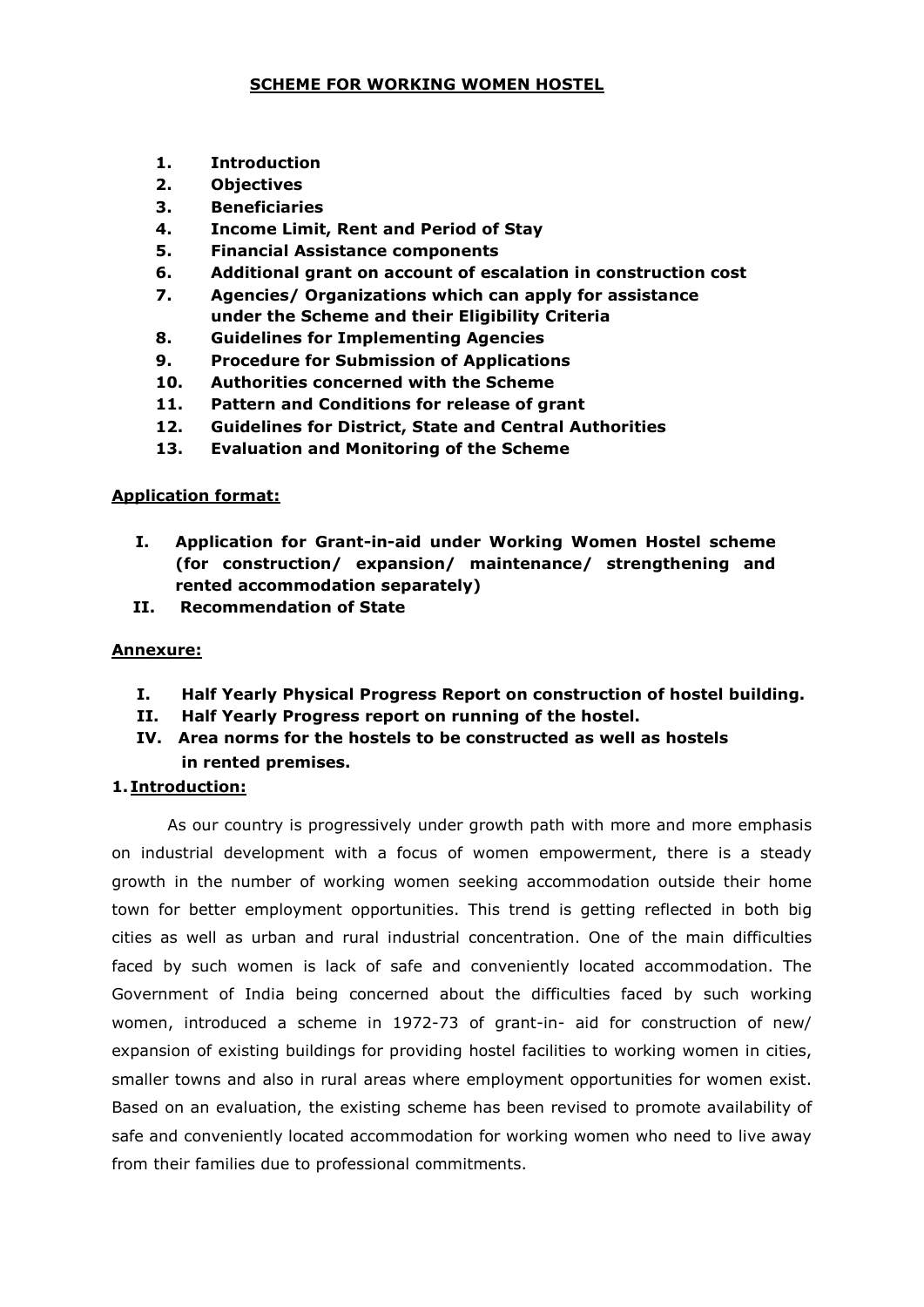#### 2.Objectives:

The objective of the scheme is to promote availability of safe and conveniently located accommodation for working women, with day care facility for their children, wherever possible, in urban, semi urban, or even rural areas where employment opportunity for women exist. The scheme is assisting projects for construction of new hostel buildings, expansion of existing hostel buildings and hostel buildings in rented premises. The working women's hostel projects being assisted under this scheme shall be made available to all working women without any distinction with respect to caste, religion, marital status etc., subject to norms prescribed under the scheme. While the projects assisted under this scheme are meant for working women, women under training for job may also be accommodated in such hostels subject to the condition that taken together, such trainees should not occupy more than 30% of the total capacity the hostel and they may be accommodated in the hostels only when adequate numbers of working women are not available. Children of working women, up to the age of 18 years for girls and up to the age of 5 years for boys may be accommodated in such hostels with their mothers.

### 3.Beneficiaries:

Following categories of working women and their children are being covered under this Scheme:

- (i) Working women, who may be single, widowed, divorced, separated, married but whose husband or immediate family does not reside in the same city/area. Particular preference may be given to women from disadvantaged sections of the society. There should be also provision for reservation of seats for physically challenged beneficiaries.
- (ii) Women who are under training for job provided the total training period does not exceed one year. This is only on the condition that there is vacancy available after accommodating working women. The number of women under training for job should not exceed 30% of the total capacity.
- (iii) Girls up to the age of 18 years and boys up to the age of 5 years, accompanying working mothers will be provided accommodation, with their mothers. Working mothers may also avail of the services of the Day Care Centre, as provided under the scheme.

## 4.Income Limit, Rent and Period of Stay

Working Women are entitled to hostel facilities provided their gross income does not exceed Rs. 30,000/- consolidated (gross) per month in metropolitan city, or Rs 15,000/-consolidated (gross) per month, in any other Township or District. When the income of any working woman already residing in a hostel exceeds the prescribed limits, she will be required to vacate the hostel within a period of six months of crossing the income ceiling.

The implementing organisation charges from the inmates of the working women's hostel reasonable rent not exceeding 15% of their total emoluments/ gross salary in the case of single bed rooms, 10% in case of the double bed rooms and 8% in the case of the dormitories. Fees charged from the children in the Day Care Centre should not be more than 5% of the emoluments of their mother, or the actual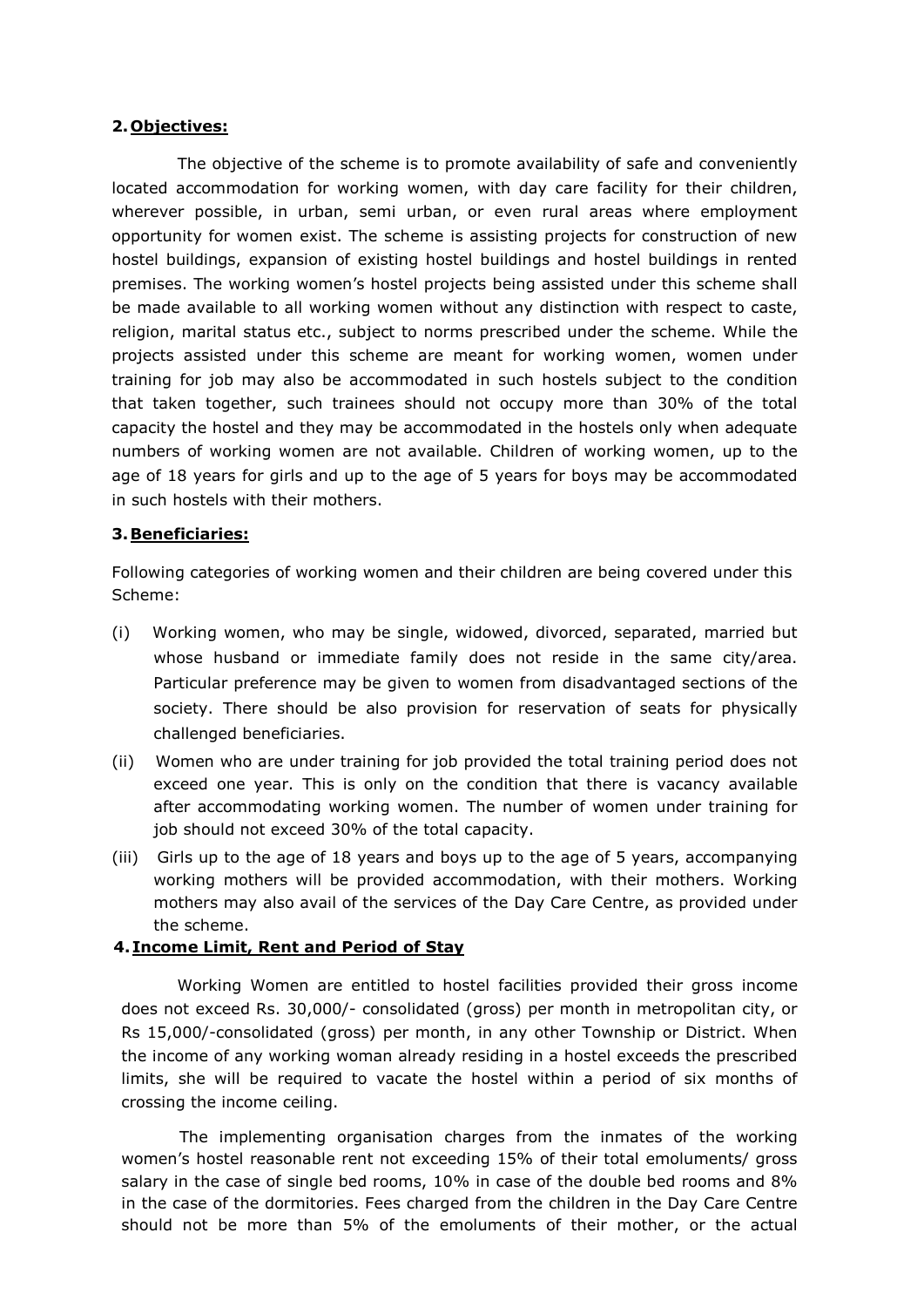expenditure whichever is less. The rent for women under training for job shall not exceed the rent to be charged from the working women. The rent for such trainees may be charged from the institution/ organization sponsoring the training or from the woman herself. The rent does not include use of the mess and other facilities like washing machines for which user charges should be collected.

As far as practicable, women with children are accommodated in single/ double bed rooms instead of dormitory.

No working woman is allowed to stay in a hostel, assisted under this scheme for more than three years. In exceptional circumstances, the District Administration may, for reasons to be recorded in writing, allow working women to stay in a hostel, beyond the three year period, subject to the condition that the period of extension, shall not exceed six months at one time, and that the total stay of the woman, with extensions, shall not exceed five years.

### 5. Financial Assistance Components:

- (a) 75% of the cost of construction of the building of working women hostel only on public land.
- (b) Financial assistance for hostels to be run in rented premises. Amount of rent shall be as assessed by the State PWD/ Deputy Commissioner. The rent received from the inmates shall be utilized for maintenance, house-keeping, security service, office establishment, expenditure towards water and electricity charges and any other support services other than mess.
- (c) One-time non-recurring grant at the rate of Rs. 7500/- per inmate will be released at the time of commencement of the hostel for purchase of furniture (including bed, table, chair, almirah etc.) and furnishings. Cost of Washing Machine and Geysers/ Solar Water Heating System as approved by the Project Sanctioning Committee (PSC) will be reimbursed to the Implementing Agency along with final installment on submission of receipts.
- (d) Grants for replacement of items like washing machines and geysers/ solar water heaters will be sanctioned once in five years provided the hostel has been maintained properly during the preceding five year period.
- (e) The inter-allocation for plan fund under this scheme shall be in the ratio of 87% for construction grant including furnishing, 10% for rented accommodation and up to 3% for inspection/ monitoring of the projects sanctioned under the scheme. However, Govt. shall have discretion to change inter-se-allocation, if required.

# 6. Agencies/ Organizations which can apply for assistance under the Scheme and their Eligibility Criteria

The following agencies/ organisations can apply assistance under the scheme:

- (i) State Government agencies including Women Development Corporations, Women Finance Corporations etc.
- (ii) Urban Municipal Boards,
- (iii) SHGs (Self Help Groups)/NGO
- (iv) Recognized Colleges/ Universities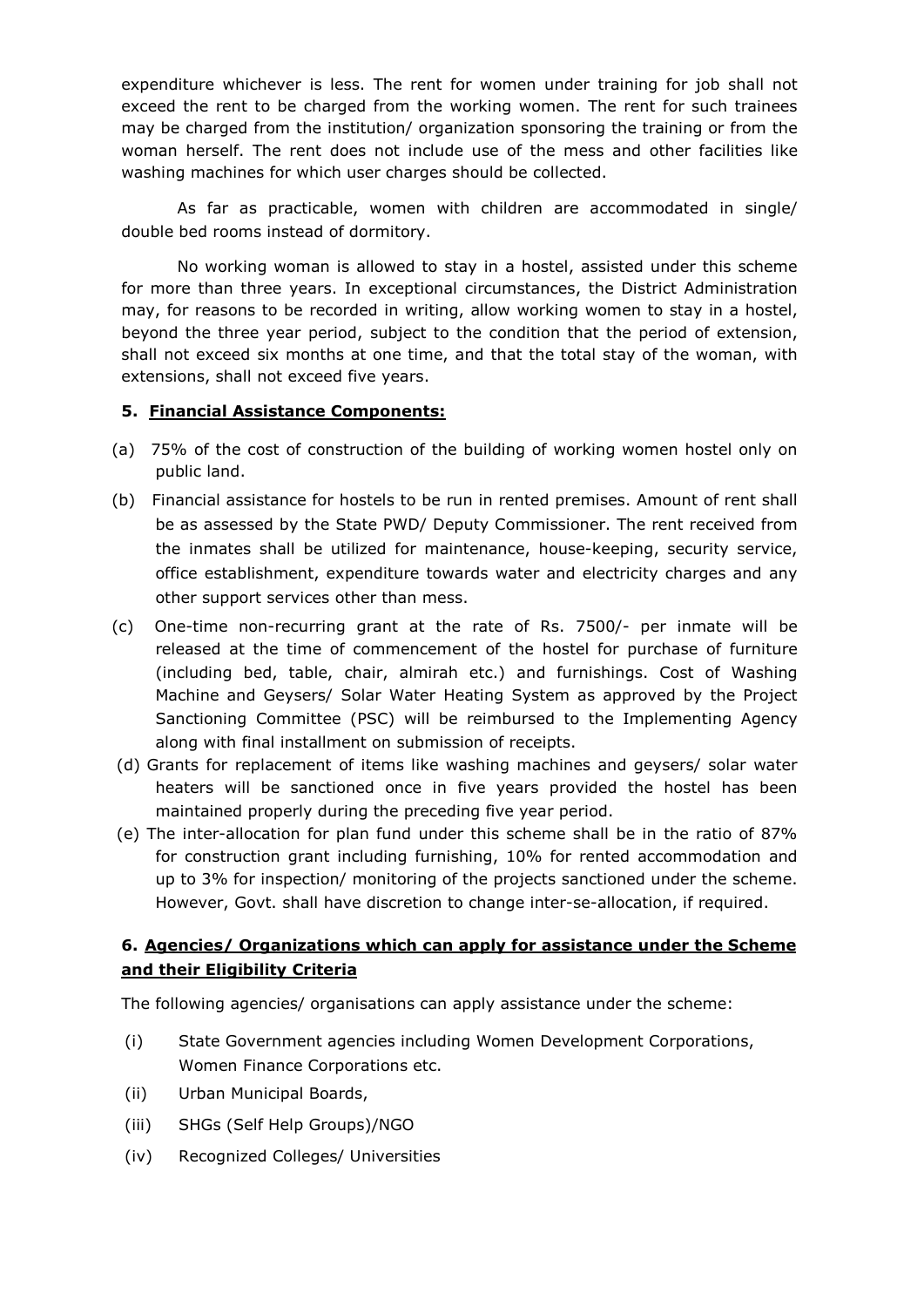- (v) Civil Society Organisations having proven track record of working in the fields of women's welfare/ social welfare/ women's education subject to the condition that such organization is registered under the Registration of Societies Act, XXI of 1860 or Co- operative Societies, Govt. of Assam having following criteria:
	- (a) It should be recognized by the State, should be well known with the experience of working in the field for at least 3 years, and its work should be reported to be satisfactory by the State Government or Administration concerned,
	- (b) It should have a properly constituted Managing Body with its powers, duties and responsibilities clearly defined and laid down,
	- (c) It should ordinarily have been engaged in the field of women's welfare/ social welfare/ women's education for a minimum period of three years prior to the request for grant- in-aid under the scheme,
	- (d) Its financial position should be sound and it should have facilities, resources, personnel and experience to undertake the management of such a project,

(e) For urban area 12A and 80G Registration Certificate must be submitted by the organization.

(f) It should run the hostel and the Day-care Centre for pre-school children on a no-profit basis.

(vi) Corporate or associations like Bank, Telecom, Call centers of different brand etc. subject to the condition that the other working women are also provided accommodation in the Hostel under this scheme in addition to their female employees.

(vii) The State Government may construct hostels on their own, and lease them to organization(s) having experience for such period(s) as deemed sufficient, for managing its operations as per norms of the scheme. State Govt. may seek assistance as per the prescribed norms of the scheme.

# 7.Guidelines for Agencies/ Organizations:

(i) Application for assistance under the scheme should be made keeping in view the number of expected beneficiaries in the area and need based.

(ii) Meaning of public land for the purpose of scheme is the land owned by the Govt. which would also include public land obtained by any organisation from Government or Government organization on lease hold basis for at least a period of 30 years and on renewable terms for construction of working women hostel.

(iii) Before making an application for construction of hostel building on public land, it should be ensured that the applicant organization has available public land which is suitably located for a Working Women's Hostel. The State Government should satisfy itself that the land for the proposed hostel is suitably located and demand for the same exits as mentioned in the application.

(iv) Financial assistance for hostels to be run in rented premises shall be provided under the scheme, subject to the condition that such premises are not constructed with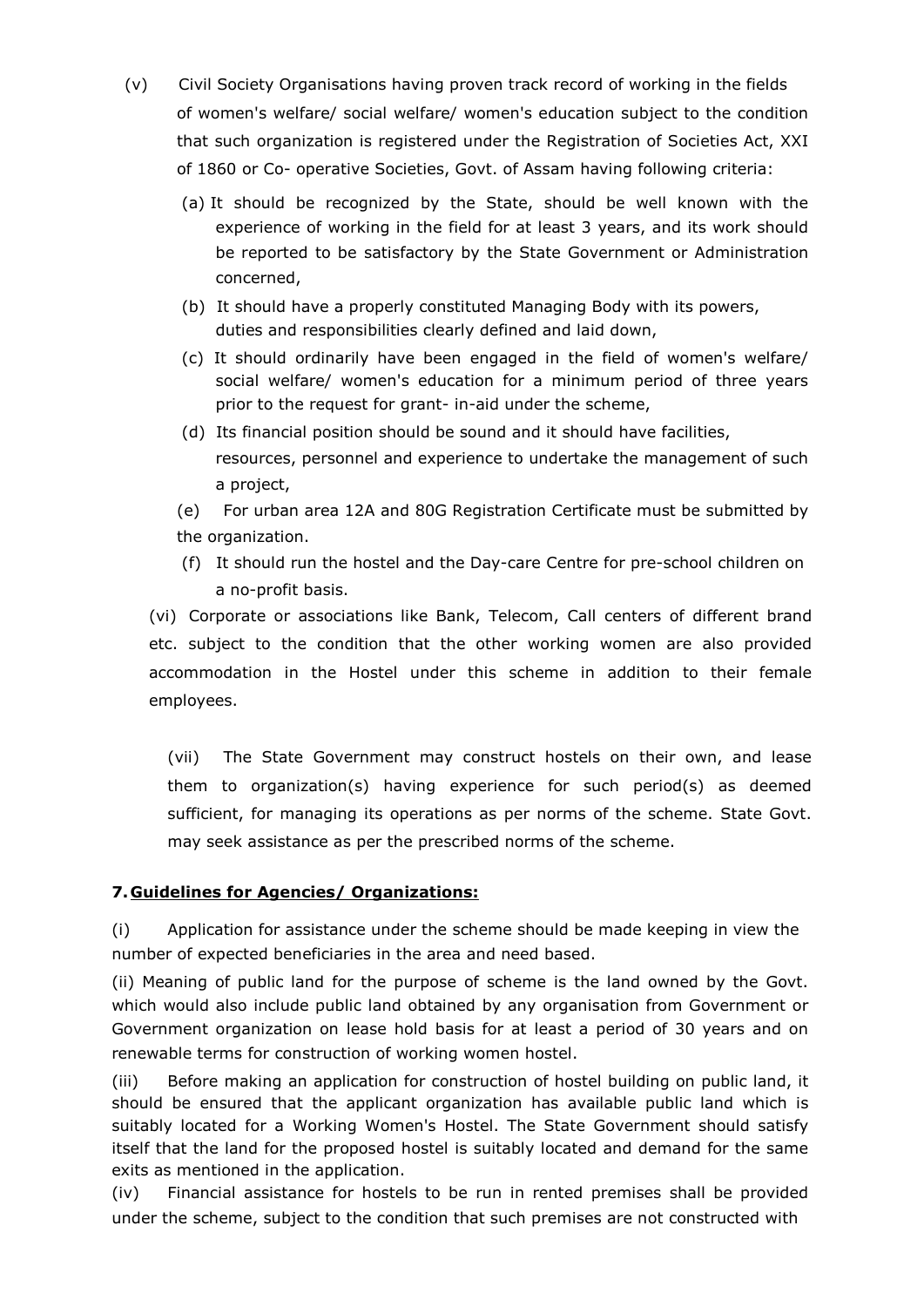Governmental assistance. The quantum of assistance sought as rent shall be approved, subject to the certification of the State PWD or the District Collector. The rent received from the inmates shall be utilized for maintenance, house-keeping, security service, office establishment, expenditure towards water and electricity charges and any other support services other than mess. All such projects shall be approved first for a period of two years at a time, their continuation will be approved for period of two years every time subject to evaluation of their performance and functioning.

(v) The organisations shall have to execute a bond in the approved form for an amount of the government grant at every time of release of grant securing to the Government of Assam for the recovery of the amount paid as grant with the penal interest in the event of the grantee failing to comply with the conditions or committing breach of the conditions of the bond. The signatories to the bond shall be jointly and severally liable to refund to the State Govt., the whole or a part amount of the grant with interest at ten percent per annum thereon or the sum specified under the bond.

(vi) Maximum economy in the layout and building specifications should be exercised while preparing the plan. Provisions for rain water harvesting and facilities for differently abled persons are mandatory. Building Plan for construction of working women's hostel should be prepared as per the norms prescribed under the Scheme and certified by a registered architect and approved by the local authority.

(vii) The rates of various items/ services for construction to be adopted in the detailed structural/ financial estimates shall not be in excess of the schedule of rates of the PWD of the State concerned and a certificate to that effect shall be furnished by the State PWD or any other authority authorized/ prescribed by the State for such purpose.

(viii) While submitting the cost estimates for construction of hostels/ running hostels in rented premises, cost involved for providing washing machines ( one for 25 inmates or part thereof) and geysers/ solar water heating system of appropriate capacity need to be included separately.

(ix) The applicant must keep in view that the hostel and Day-Care-Centre under the Scheme have to be run on a no-profit basis.

(xi) In the event of any violation or breach of any provision of the scheme or the implementing agency/ hostel ceases to exist at any time or the hostel building is used for any other purpose, all assets created out of Government grant including the building shall revert to the Government.

(xii) The grantee organization/ agency/ individual shall, on its application being sanctioned under this scheme, furnish a bond in the approved form, to the effect that the hostel for which assistance is being provided, shall not be used for any other purpose than as a Working Women's Hostel, without the written permission of the Government;

(xiii) In case the hostel building is proposed to be handed over to any other organization/ agency/ individual which is to be continued to run as a Working Women's Hostel under this scheme, prior written approval of the Govt. shall be mandatory.

(xiv) Construction of the hostel building shall be completed as soon as possible and in any case, not later than 24 months, from the date of receipt of the first installment of grant-in-aid unless extension is granted by the Govt.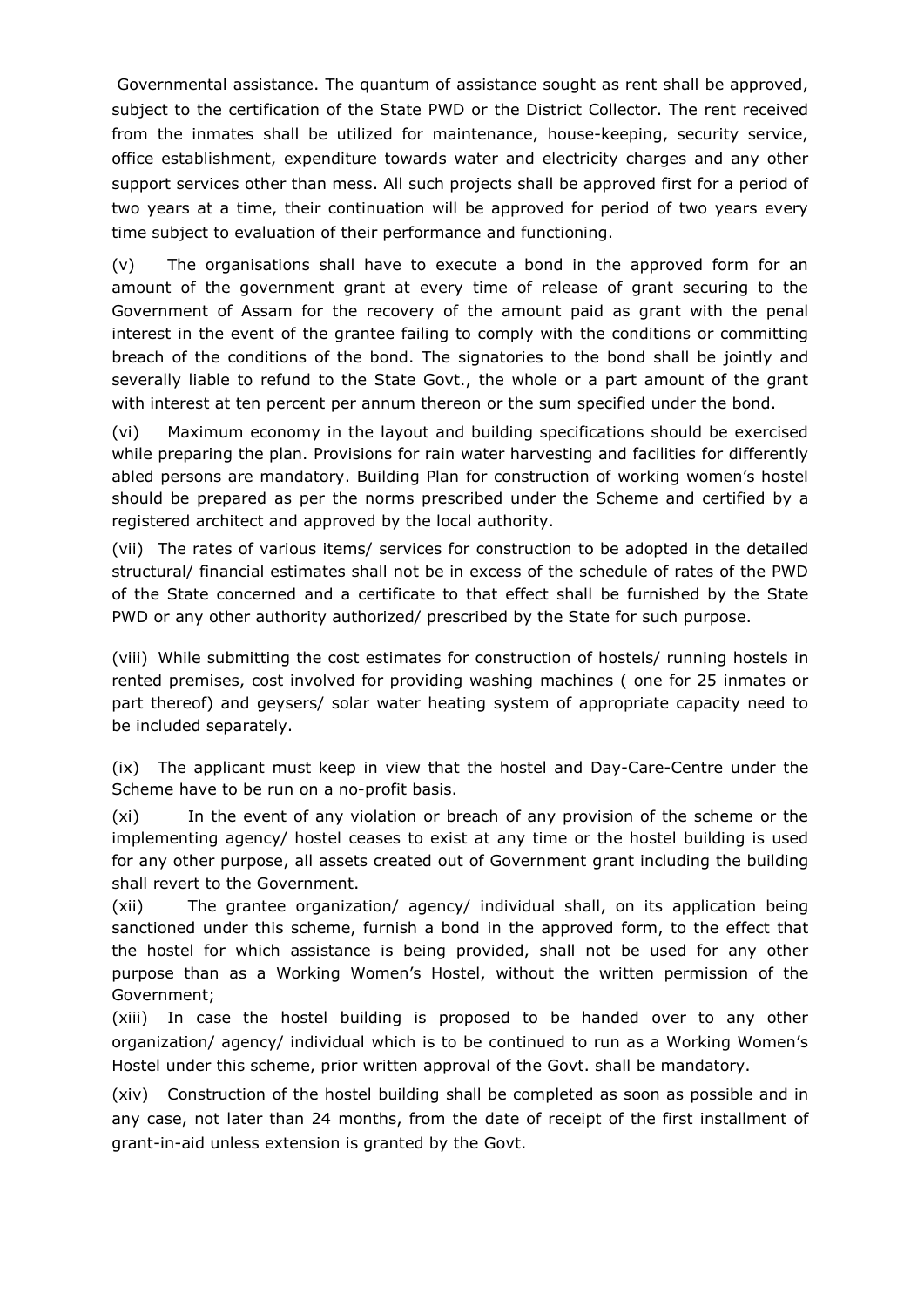(xv) The implementing agency shall prominently display on the building, the name of the hostel and the endorsement "Assisted by the Government of Assam, Social Welfare Department", in English or Official language of the locality.

(xvi) The implementing agency shall prominently display on the Notice Board and on its application forms the conditions of admission in the hostel.

(xvii) The hostel shall be open to working women of all categories without any discrimination on the grounds of religion, caste, race, place of birth or language. Women under training for job will also be entitled to stay in the hostel but preference will be given to the working women.

(xviii) Formal rules and regulations for admission of beneficiaries to the hostel, admission of children to the day-care-centre, and for the hostel administration detailing the form of application, procedure, rent and other charges etc. should be clearly laid down by the implementing agency.

(xxiv) The accounts of the hostel shall be maintained properly and separately and submitted as and when required. They shall always be open to check by an officer of the Central or State Government deputed for the purpose. The account shall be open to a test check by the Comptroller and Auditor General of India at his discretion.

(xxv) The implementing agency shall maintain record of all assets acquired wholly or substantially out of Government Grant. Such assets shall not be disposed of or encumbered or utilized for purposes other than those for which grant was given without prior sanction of the Government. In case the organisation/ institution/ agency ceases to exist at any time, after sanction and during implementation of the project under the Scheme, such properties shall revert to the Government.

(xxvi) Inspection of the hostel premises shall also be made by the District Administration, as and when it is felt necessary.

(xxvii) Regular maintenance, repairs, upkeep etc. of the working women's hostel should be done by the implementing agency to ensure that the building/ hostel remains in good condition. Reasonable amount for the purpose should be computed and kept aside from the receipts/ revenues.

# (xxviii) The following additional facilities should be made available:

- Hostel building should be very near to the Bus stop/ Police Station/ Hospital/Market place etc.
- CCTV at the main access, entry in the office and around the premises with a provision to keep Video back up of at least 15 days (Minimum 6 Cameras with a night visual).
- The Day care centre should be clean and well-ventilated. Adequate and safe play area outside the centre, with some indoor play equipments and mini library for the children;
- Medical first aid, and arrangements to reach a doctor/ medical practitioner in case of need/ emergency;
- Attendance registers of the inmates and contact details of the mothers of the children.
- Attendance registers of Visitors with contact details.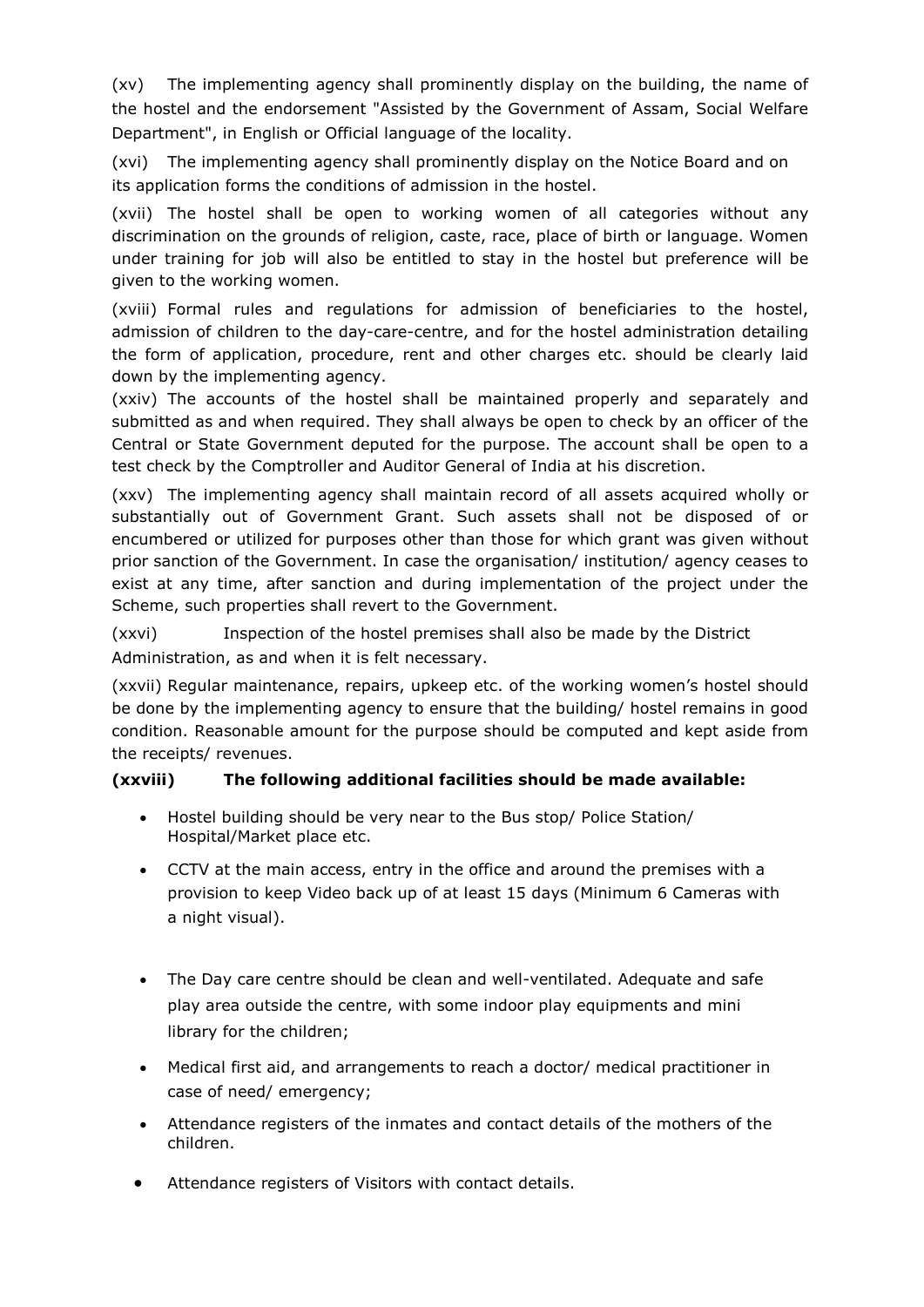24 hours Security service (at least three nos. of security personnel, 8 hours daily).

# 8. Procedure for Submission of Applications

(a) First time, application in the prescribed form complete in all respect should be submitted to the Directorate of Social Welfare Assam.

(b) Each application for construction of hostel on public land should be accompanied by the following documents:

- (i) Prospectus of the agency/ association/ voluntary organization/ institution along with a brief description of its objects and activities;
- (ii) Constitution of the agency/ association/ organization/ Institution. Details of Management Committee giving names of its members Aadhaar and their PAN Card Details;
- (iii) Copy of the Annual Reports for the last three years;
- (iv) Audited accounts of the organization including auditor's report, receipt & payment statement, income & expenditure statement and balance sheet for the last three years certified by Govt. auditors/ chartered accountant;
- (v) A copy of site-plan and building plan of the proposed working women's hostel building in accordance with the norms prescribed under this scheme, as certified by a registered architect along with the approval of the local authority and the building permission certificate stating that its construction of the hostel building has been permitted.
- ( vi) Detailed item-wise estimate of the cost of construction of hostel building certified by PWD/ any other competent authority/ certified by a registered Architect and the sources from which the remaining funds will be obtained;
- (vii) Documentary proof of the plot, on which the building is proposed to be constructed being a public land. Documents of lease deed of proposed land for the construction of Working Women Hostel building signed between the Govt. authority (lessor) and the lessee (the applicant organization), shall be submitted along with the application. Apart from the other conditions of lease agreement, there must also be a condition included in the agreement that "the land should be used for the construction of Working Women Hostel building."

(c) Applicant agencies seeking financial assistance for hostels in rented premises under this scheme shall submit following apart from the documents prescribed in 9 (b) i to iv above:

- (i) Copy of the intention of rent agreement with the land lord. Once the project is approved, the organisation shall submit fresh rent agreement certified by the competent authority;
- (ii) Detailed building plan along with financial estimates of the rented premises certified by Deputy Commissioner/PWD, in which it is proposed to run the hostel, giving items wise details of recurring and non-recurring expenditure. Amount of rent provided yearly to the agencies running the hostel will be as assessed by the Deputy Commissioner/PWD. The rent deed to be entered into will be valid for two years after which the agency will have to apply for renewal.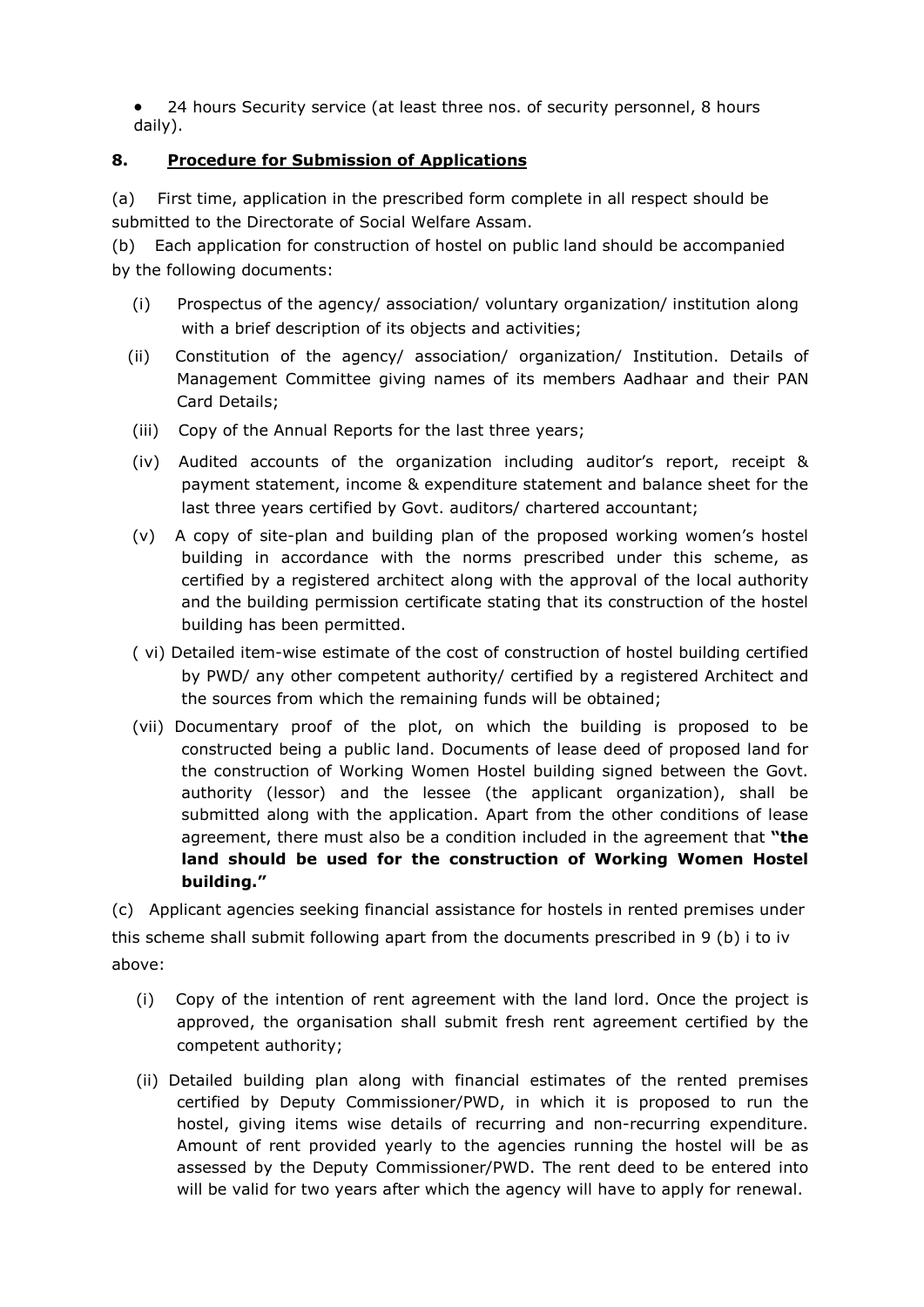Revised rate of rent, if required, shall be made only at the time of submission of application for the renewal of the project.

## 9. Authorities concerned with the Scheme:

- (a) The Project Sanctioning Committee (PSC)/ State Level Committee of the Social Welfare Department shall be the final authority for accepting/ reviewing/ sanctioning of proposals for assistance under the scheme. The final decision as to the release of grants shall also be taken by the Project Sanctioning Committee. The Committee would comprise of following members:
	- 1. Director, Social Welfare : Chairman 2. Additional Director, Directorate of Social Welfare, Assam : Member Secretary 3. Executive Engineer (Building Div.) : Member 4. Joint Director, Directorate of Social Welfare, Assam : Member 5. Concerned Branch Officer, in the same state of the Second School and School and School and School and School and School and School and School and School and School and School and School and School and School and School 6. FAO, Directorate of Social Welfare, Assam : Member
- (b) The District Level Committee (DLC) shall be established in every district, with the responsibility of assisting the Governments in conducting the actual gap analysis by doing need assessment and mapping of existing facilities in their respective districts to identify public land/ locations fit for establishment/ running of hostels, forwarding and recommending proposals, sending recommendations for release of installments of the grant and undertaking periodic monitoring of the functioning of hostels in their district, as provided under the scheme. The DLC shall be headed by the Deputy Commissioner with the following members:

| 1. Deputy Commissioner             |     | Chairman                |
|------------------------------------|-----|-------------------------|
| 2. District Social Welfare Officer | ÷.  | <b>Member Secretary</b> |
| 3. Executive Engineer (Building)   | И., | Member                  |
| 4. Chairman, Municipality Board    | ÷   | Member                  |
| 5. One Women Social Worker         | ÷   | Member                  |
| (nominated by Deputy Commissioner) |     |                         |

## 10.Pattern and Conditions for release of grant:

For construction of hostel Building: The pattern of release of the approved grant for construction cost for new hostels shall be in 3 installments, in the ratio of 50:40:10. The one time grant for purchase of furniture and common area facilities shall be released with the final installment of 10% of the construction cost.

- (a) First installment will ordinarily be released with the sanction of the Project.
- (b) The second installment will be released when the implementing agency has already spent the previous installment along with its own proportionate share of cost in the construction of the building.

Requests for release of second installment will be accompanied by:

i) A certificate from the concerned District Level Committee (DLC) that the progress of construction is satisfactory and the stage of construction has been completed for which the previous grant was released.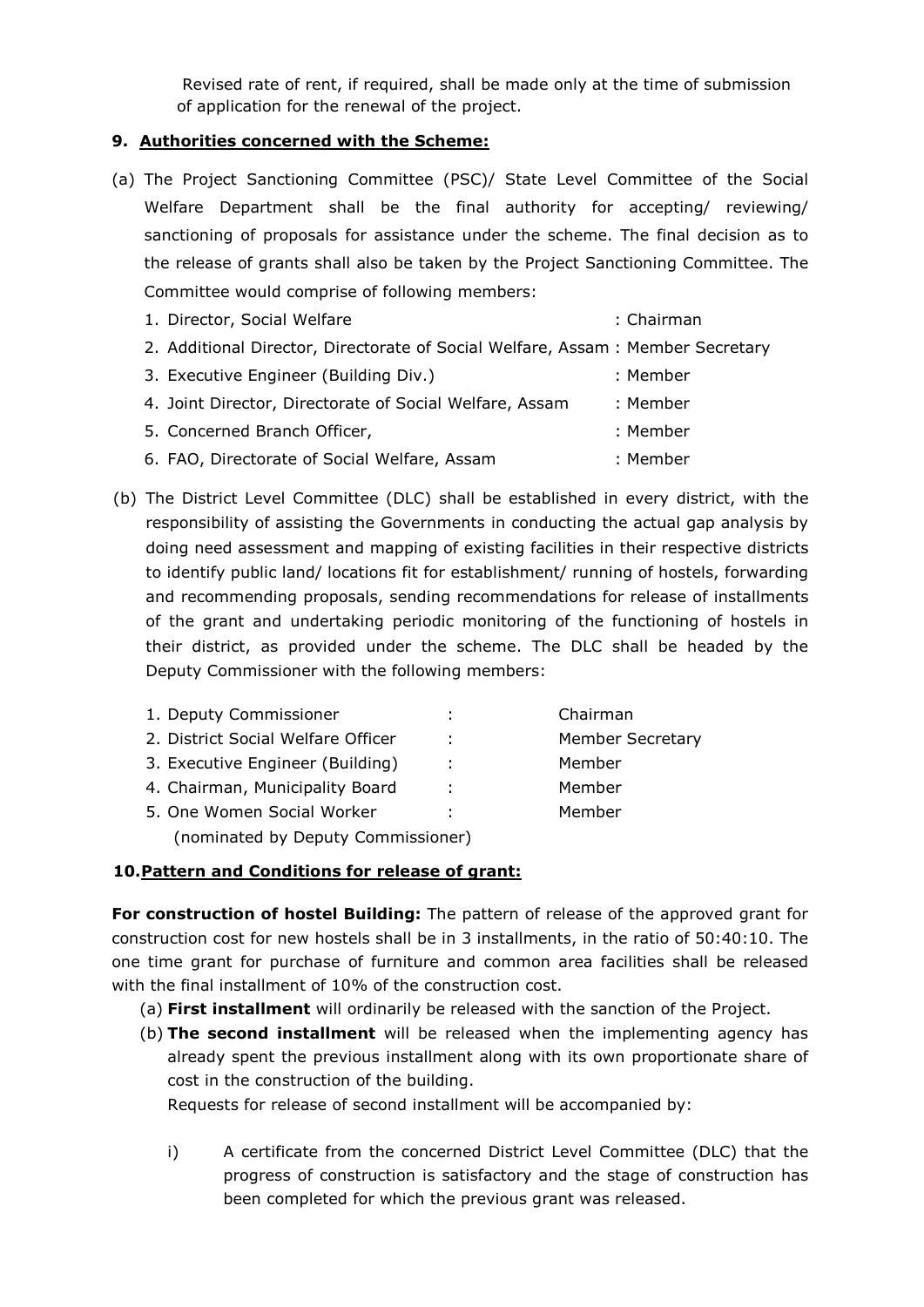- ii) Utilization Certificate (UC) of the previous installment(s) and an up to date consolidated statement of the actual expenditure incurred on execution of the approved plans and estimates, duly certified by a Chartered accountant/ Government Auditor. The expenditure reflected therein should not be below 50% of the approved estimates. It should be clearly certified in the UC by the competent/ authorized authority that the stage of construction has been completed for which the previous grant was released.
- iii) A statement indicating Half Yearly Physical Progress on the construction work in the format (**Annexure-I**).
- iv) Post card size colored photographs showing detailed physical progress of the construction work from at least four corners, including one photo with the name board of the implementing agency mentioning that the hostel building is being constructed with the financial assistance of the Govt. of Assam, Department of Social Welfare Assam. The writing language must be in English or Assamese Language.

(C) The third and final installment of 10% along with the onetime grants mentioned above will be released (reimbursed) on the completion of the construction, provided the following documents are forwarded by the State Govt. with their recommendation:

i) A completion certificate from State PWD/ Housing Board to the effect that the building has been completed in accordance with the approved plans and estimates ; and

ii) Consolidated Utilization Certificate and Statement of Expenditure incurred on the construction of building duly audited by the authorized auditors/ Govt. auditors/ Chartered accountant.

iii) Coloured Potographs of at least four corners of the building, front elevation, side elevation and one close up showing the name board mentioning that the hostel building has been constructed with the financial assistance from the Social welfare Department, Assam.

iv) Inspection Report from the DLC, giving the details of general condition of the hostel and facilities provided in the hostel along with the details of present occupancy, if any, against the approved occupancy of the hostel.

v) Copies of the Working Women Hostel bye-laws framed in accordance with the guidelines and norms prescribed in the scheme.

For the Hostels in Rented Premises- The release of Grant shall be made on yearly basis. One-time grant for purchase of furniture etc. as prescribed in Clause 5(c) above, shall be released with the installment of first year only.

(a) First installment will ordinarily be released with the sanction of the Project, along with fresh rent agreement with the land lord and two colour photographs of the hostel with the name board mentioning that the Working Women Hostel is being run with the financial assistance of the Govt. in Social Welfare Department,.

(b) Second year installment will be released on submission of following documents:

i) Utilization Certificate along with audited accounts of the previous installment.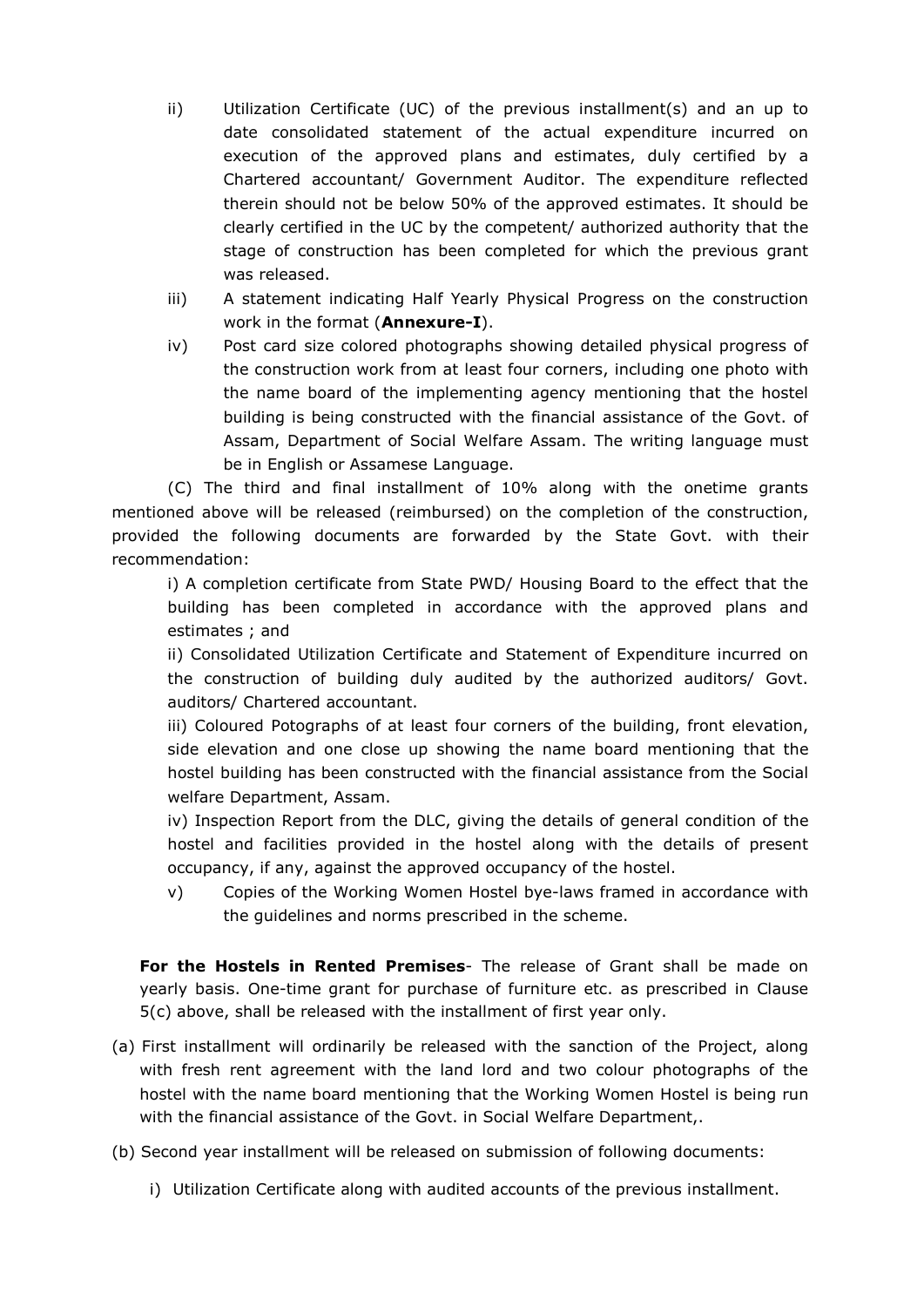- ii) Inspection Report by the DLC giving the details of general condition of the hostel and facilities provided in the hostel along with the details of present occupancy against the approved occupancy of the working women's hostel, Half Yearly Reports of the previous year and recommendation of the Director of Social Welfare, Assam for the release of the second installment to the organisation.
- iii) The DLC may also send directly to the Govt. a report recommending the release of the next year installment along with the documents as prescribed in (b)(i) & (ii) above, with an endorsement copy of the DSW.

The project will be reviewed after every two years and if approved by the Project Sanctioning Committee for continuation in the next block of two years, the financial assistance for the hostel in rented accommodation shall be continued for the next block of two years on the submission of same documents as mentioned above.

## 11. Guidelines for District and District Authorities:

- (i) The State Government should ensure that public land/ rented building for working women hostel is earmarked in all new institutional area and economic Zone being set up in the state, keeping in view the employment potential for women in the area. For this purpose, the State Government may direct all development authorities to undertake this exercise of earmarking public land foe such hostels in new/ existing colonies, as the case may be;
- (ii) State Government shall undertake needs based assessment for ascertaining demand of hostels. On the basis of these assessments, land for hostels under this scheme shall be earmarked in smaller towns/ nonmetropolitan areas through the district administration. Recommendation for this purpose may be made by the DLC to the State Government/ District administration.
- (iii) The earmarked public land may be leased out to eligible agencies/ Organisations including NGOs with an established record providing support service to women or working for disadvantaged sections of the society, for at least a period of 30 years and on renewable terms for the construction of working women hostel.
- (iv) State Government should consider enactment of legislation or amendment to existing laws, if deemed necessary, to ensure earmarking and availability of public land for the hostels.
- (v) The State Government shall undertake needs based assessment and ensure earmarked and allocation of public land for the purpose of construction of hostel or hostel on rented premises.

## 12. Evaluation and Monitoring of the Scheme:

Regular monitoring of the functioning of the hostels under this scheme shall be the responsibility of the District Level Committee. Half-Yearly report on the implementation of the scheme as prescribed in the scheme shall be sent to the Directorate of Social Welfare with a copy of the State Government Monitoring of management of the hostels on day to day basis, shall be done by the Hostel Management Committees (HMCs), which shall send its recommendations and quarterly reports to the concerned DSWO. The HMC shall meet once on a fortnightly basis or in case an issue arises for immediate resolution.

The Hostel Management Committee shall comprise of the following: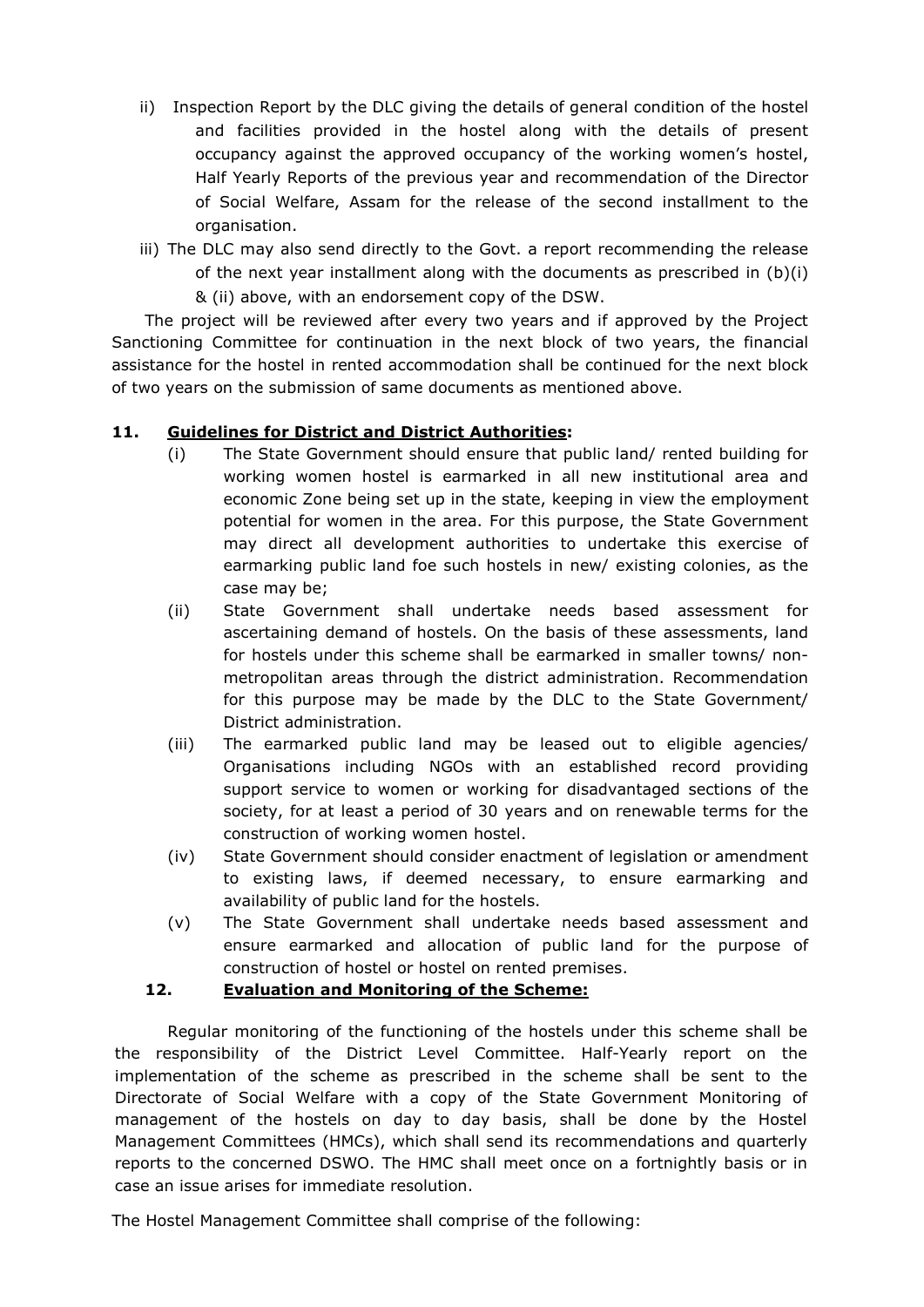- ▶ Resident Superintendent
- Official from the District Administration/ District Social Welfare Officer/
- > Probation Officer
- $\triangleright$  Protection Officer/ rehabilitation Officer of that area
- $\triangleright$  Two of the senior residents
- $\triangleright$  Prominent social worker/ representative from prominent organisation in that area

## 13. Budgetary Provision

 The annual recurring and non-recurring grant for Working Women Hostel i.e., Rs. 200.00 crores (during the year 2018-19) is available in the Head of Account "2235-from the Major Head "2235- Social Security & Welfare-02-Social Welfare-0956- Other Women welfare Schemes-826-Working Women Hostel-32-Grants-in- aid General-000-99-others-SOPD-G".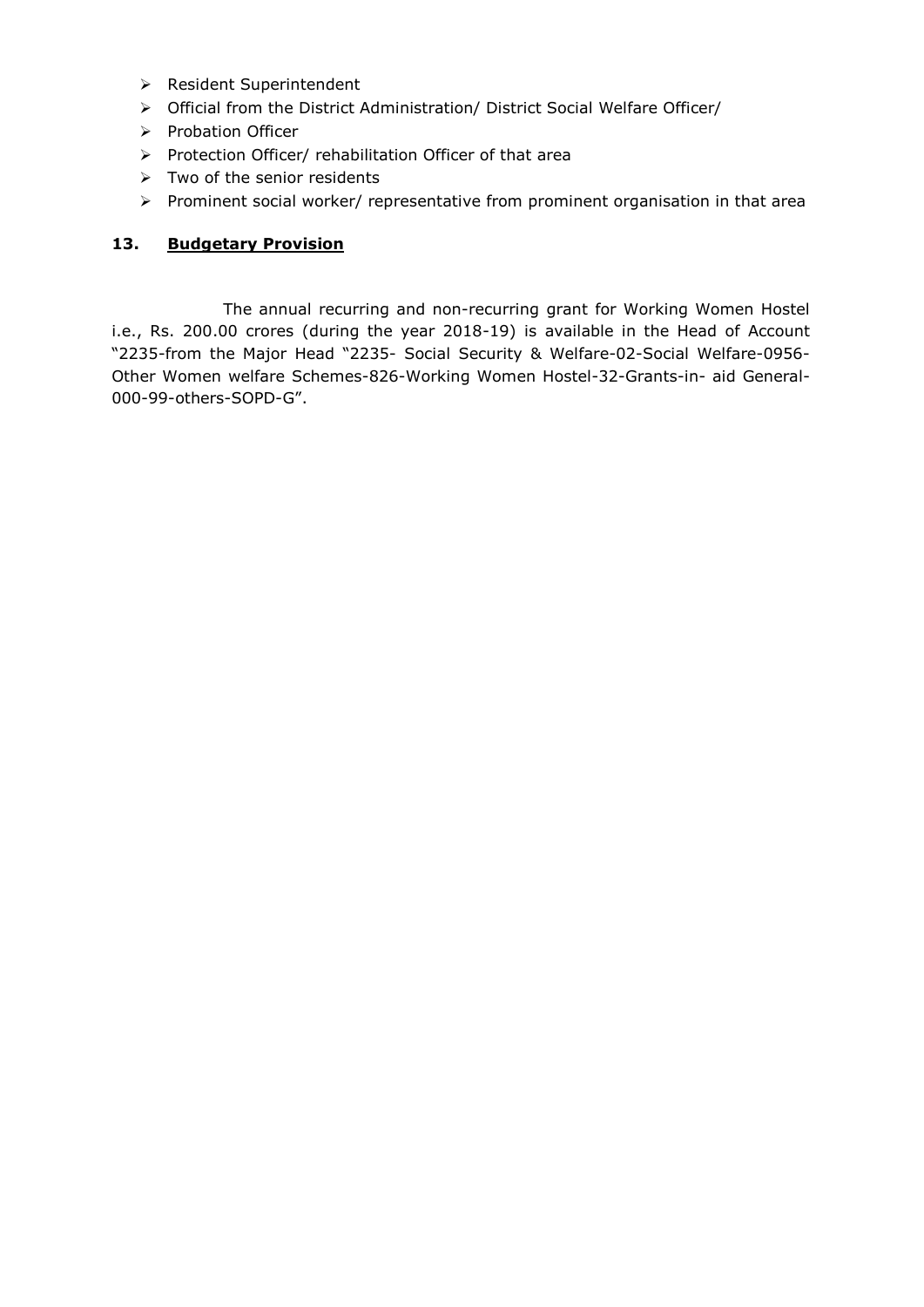Application for Grant in Aid under the Scheme for Working Women Hostel (for construction/ expansion/ maintenance/ strengthening of hostel buildings)

From:

To,

The Secretary to the Government of Assam, Social Welfare Department, Dispur, Guwahati-6.

## Through The Director Social Welfare Assam, Uzanbazar, Guwahati-1.

Subject:- Grant in aid under the Scheme of Working Women for construction/ expansion/ strengthening/ maintenance the hostel building and facilities for working women

Sir/Madam,

I submit herewith an application for grant under the Scheme of Assistance for working women hostel for *(subject on which assistance is sought)*. I have read the rules and regulation of the scheme and I undertake to abide by them. On behalf of the Management, I further agree to the following conditions:

(a) The hostel will be constructed on Public land only (relevant only for application seeking financial assistance for construction and expansion);

(b) The hostel will be used for working women as per the guidelines laid down in the scheme;

(c) All assets acquired wholly or partially out of the Central grant shall not be encumbered or disposed off or utilized for purpose other than those for which the grant is given. It the organisation ceases to exist at any time, such properties shall revert to Government of Assam;

(d) The accounts of the hostel building will be maintained properly and separately. These will be open to check by any officer deputed by the State Govt.

(e) If the State Government has reason to believe that the grant is not being utilized for the purpose for which it has been sanctioned, the Government of Assam may stop payment of further installments of the grant and will be free to recover the grants already sanctioned along with penal interest in such number of installments, as it may deem appropriate or may take over the building of the hostel constructed with the grantin-aid under the Scheme;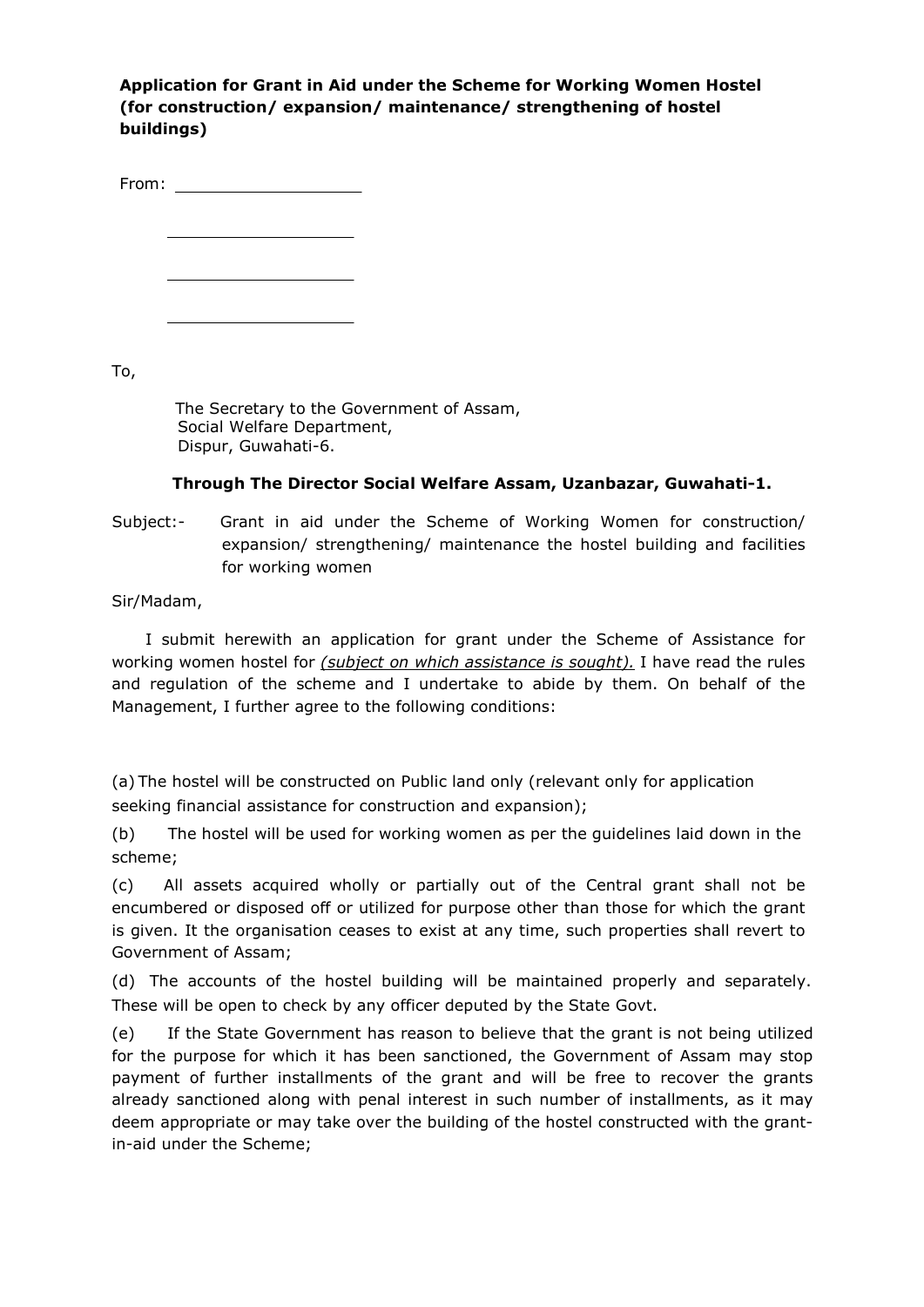(f) The organisation shall exercise reasonable economy in expenditure on construction/ expansion/ maintenance/ strengthening of the hostel building (as the case may be);

(g) The building shall be completed not later than 24 months from the date of sanction of the first installment of grant-in-aid unless extension is granted by the Government;

(h) There shall not be any Change in building plan once approved by the Authority;

(i) Progress Reports on the construction/ maintenance/ expansion/ strengthening of the hostel project shall be furnished regularly to the Directorate of Social Welfare. The organisation shall also furnish progress reports on the running of the Hostel to the DSW on regular basis or as prescribed in the scheme;

(j) The organisation will bear the balance of the estimated expenditure on the project either from its own resources or with the help of the State Government.

Encl : Application

Yours faithfully,

(Signature) Name in block letter Date Designation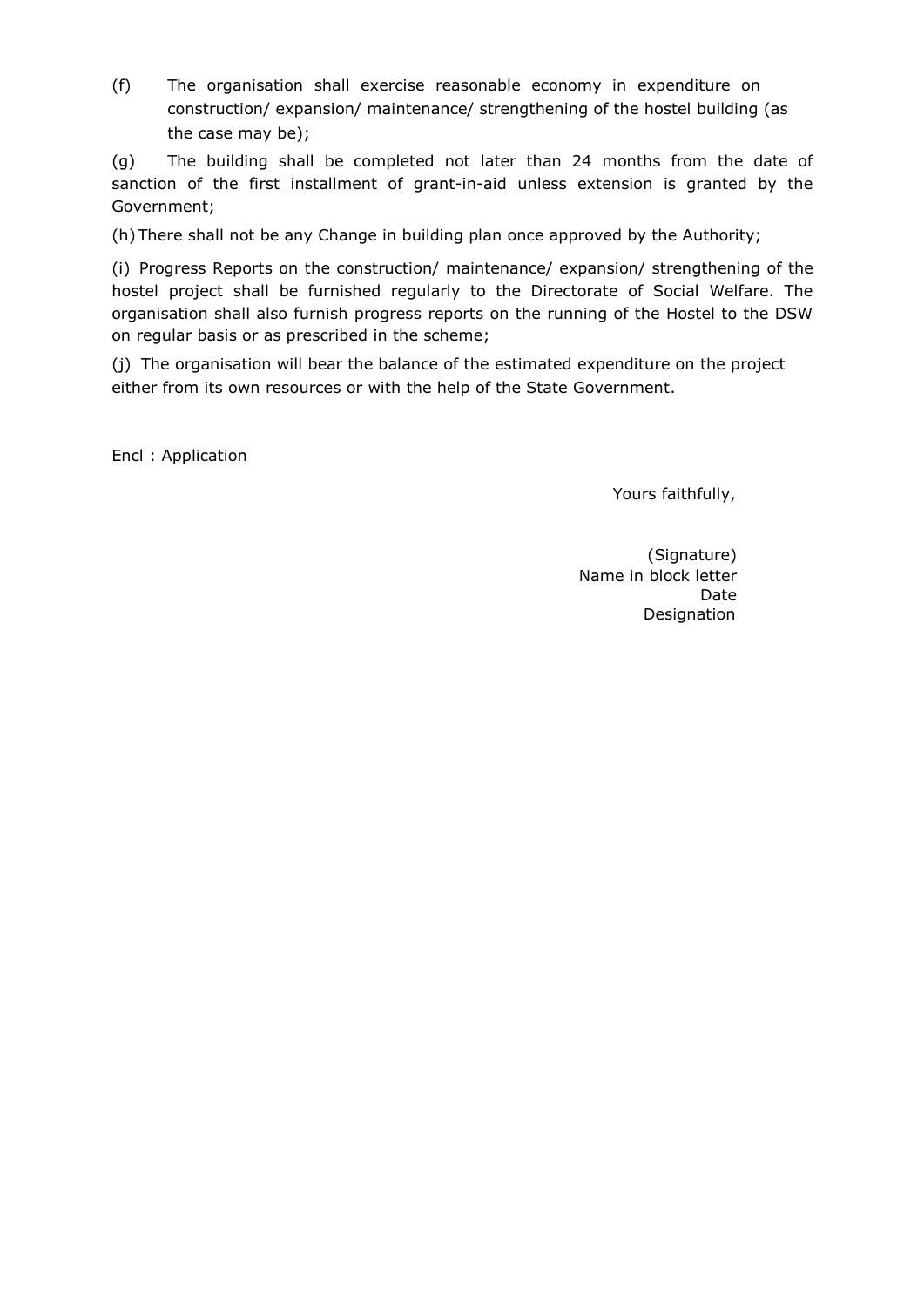### Government of Assam, Office of the Director of Social Welfare Assam Scheme for Working Women Hostel

(for construction/ expansion/ maintenance/ strengthening of hostel buildings)

## Part-I Organisation's Details

(Note: Application received in an incomplete form will not be entertained)

- 1. Name of the organisation:\_
- 2. Complete address of the organisation with telephone/ fax number and email address: Pin Code:

Telephone & Fax

Numbers: Email Address:

Name and Mobile number of contact person (s):

Aadhar Number of Main Functionaries: (in respect of NGO/ Trust)

PAN of Main Functionaries : (in respect of NGO/ Trust)

- 3. Brief history of the Organisation and description of its objects and activities:
- 4. Nature of the Organisation (PSU/ Autonomous/ NGO/ Trust, Corporate Houses etc.)
- 5. Registration No. and Date (if applicable):\_
- 6. Article of association and Constitution of the Organisation (if applicable): \_ \_\_\_\_\_\_
- 8. List of current members of the Executive Committee with their occupation and background:
- 9. Name & Number of female members in the executive committee:\_
- 10. Financial documents of the organisation (Audit Report, Balance Sheet, Statement of Receipt

& Payment and Income & Expenditure) for the immediate three years:\_ \_\_\_

11. Copy of the latest annual reports for the last three years;

Major Programmes of the Organisation under implementation at present:

12. Whether the organisation has been blacklisted ever by any authority? If yes, detail there of  $\hspace{.1in}$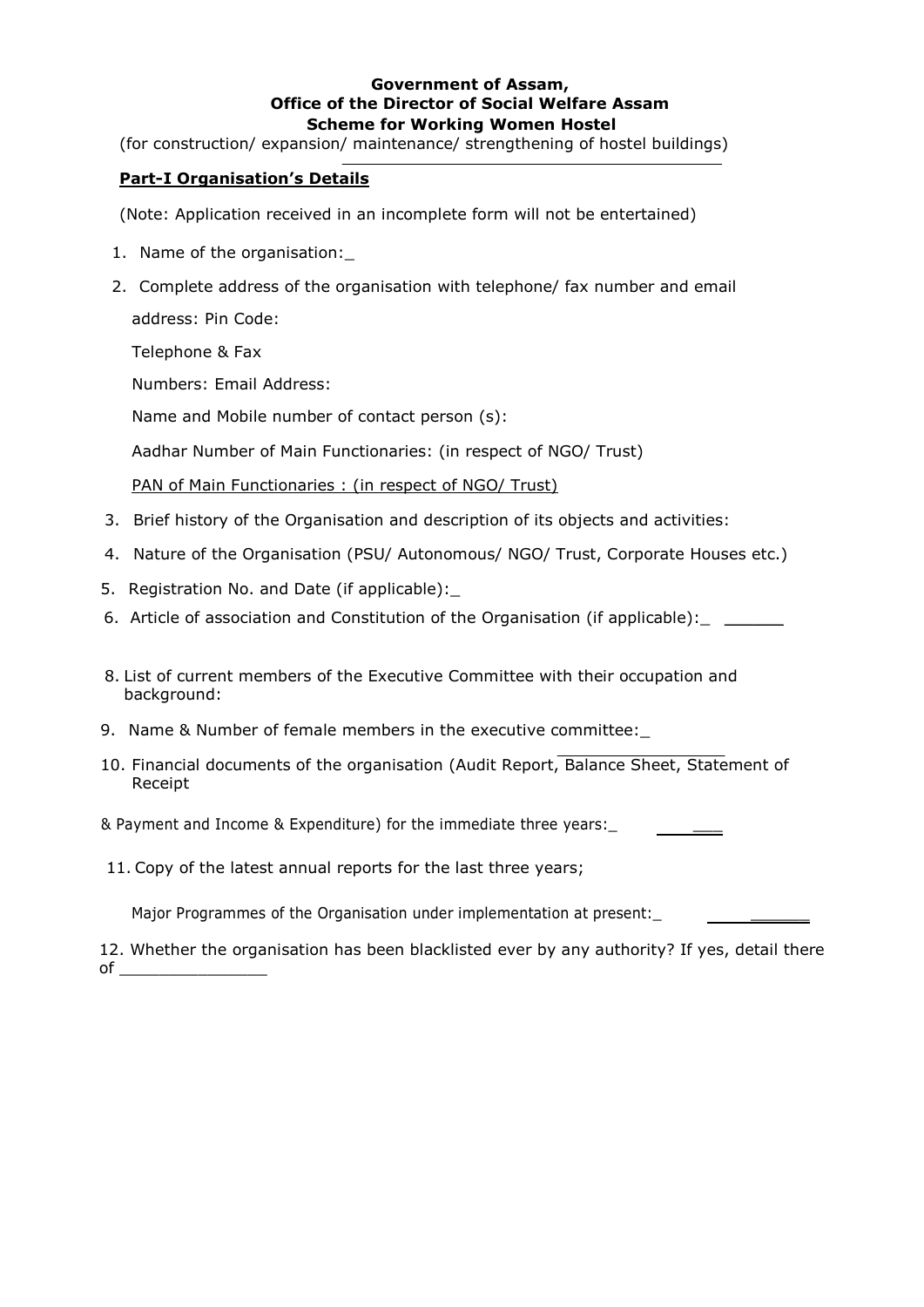## Part-II- Organisation's Capability:

- 13. Background of the Organisation (Nature of activities)
- 14. Has the organisation constructed/ run any working women hostel? If yes, give details (date when constructed/ running, capacity of the hostel, number of occupants, distance from the proposed hostel if in the same district/ city/ town):
- 15. Has the organisation undertaken any project/ programme of the MWCD or SWD ? If so, the details thereof (name of programme with details of amount received and Utilization Certificate etc.):

Name and details of the project: Date of sanction by the MWCD/ SWD

Amount of grant received from MWCD/ SWD (Attach copies of Utilization Certificate)

16. Has the organisation undertaken any project/ programme any other Ministry/ State governments/ international agencies/ banking organisations etc.?

Name and details of the project: Date and year of sanction: Amount of grant received:

17. Infrastructure available with the organisation:

## Part-III- The proposal for construction/ expansion of working women hostel

18. Whether public land is available for the proposed construction of new working women hostel

| Plot No./ Survey |
|------------------|
| No. Area         |
| Road             |
| Location         |
| <b>Block</b>     |
| District         |
| State            |
| Pin code         |

19. Capacity of the proposed Hostel:-

Working Women: Number of working women

Day care centre: Number of children

- 20. Likely date of commencement and completion of the project:
- 21. Details of the proposed hostel building (copy of the site plan, building plan certified by registered architect and structural estimate certified by State PWD to be attached). Area norms should be as per the Annexure III of the Scheme)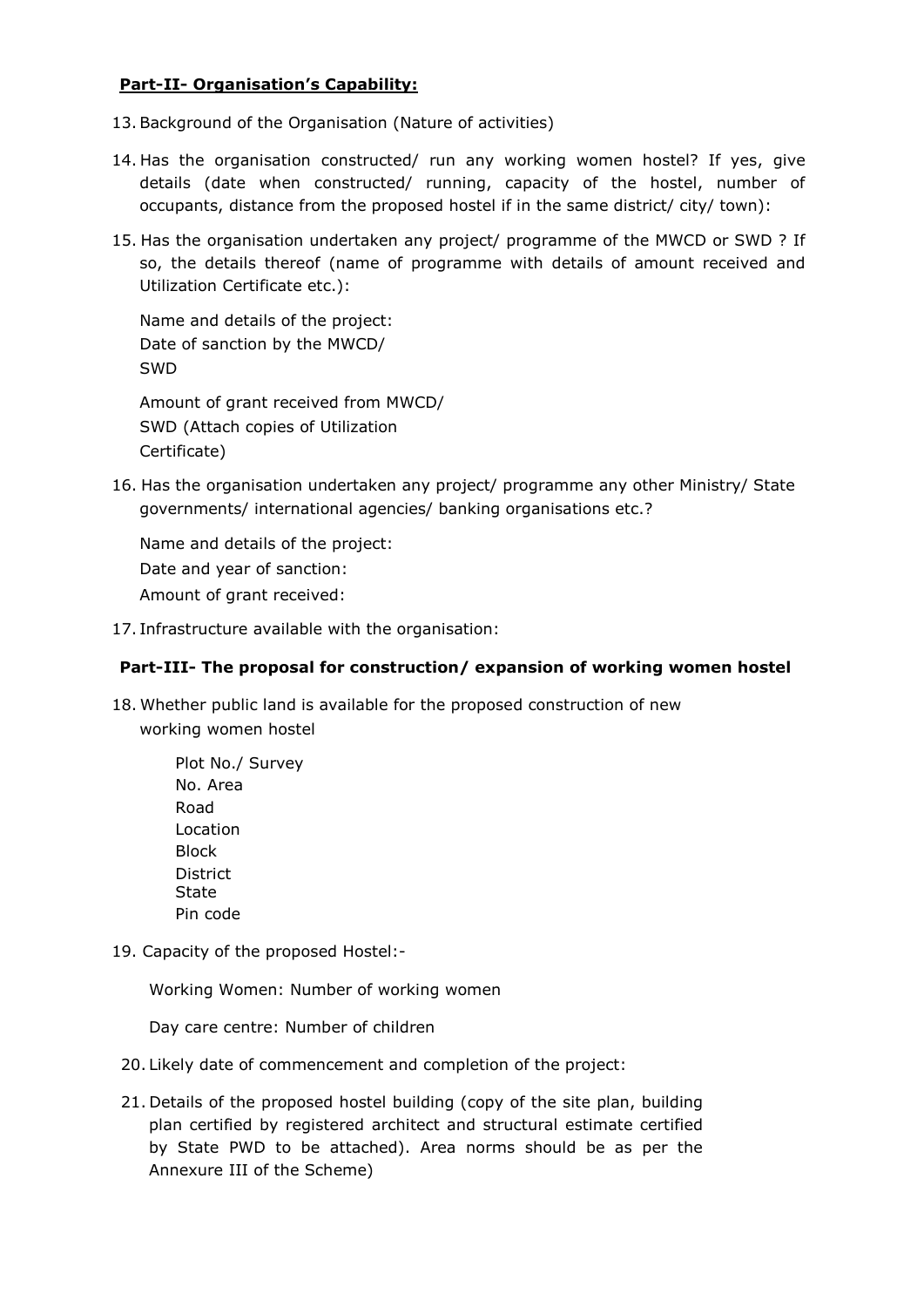- a) Total Plinth Area/ Covered Area:
- b) Estimated cost of the building:
- c) Construction Details:

| Details of<br>the floor | Accommodation/ No.<br>of living rooms                  | Size of<br>The<br>room | Area in<br>Sq. mt. | Capacity<br>of the<br>room | Total<br>Capacity |
|-------------------------|--------------------------------------------------------|------------------------|--------------------|----------------------------|-------------------|
| First                   |                                                        |                        |                    |                            |                   |
| Second                  |                                                        |                        |                    |                            |                   |
| Third                   |                                                        |                        |                    |                            |                   |
| Fourth                  |                                                        |                        |                    |                            |                   |
|                         |                                                        |                        |                    |                            |                   |
| Common<br>facilities    | Day Care centre<br>Dining Hall                         |                        |                    |                            |                   |
|                         | Kitchen<br><b>Store</b>                                |                        |                    |                            |                   |
|                         | Pantry Visitor's<br>room Multipurpose<br>room Warden's |                        |                    |                            |                   |
|                         | room Office                                            |                        |                    |                            |                   |
|                         | Bath rooms & WCs                                       |                        |                    |                            |                   |
|                         |                                                        |                        |                    |                            |                   |

- 22. Whether the project is likely to be assisted by some other official or non-official agency? If so, their name and the extent of assistance proposed to be provided by each may be indicated:
- 23. Whether trained staff and other suitable facilities for undertaking construction are available? If so, give details:\_
- 24.Expenditure details-
	- (a) Total estimated expenditure on the project:
	- (b) Amount of grant required from Govt. Of India
	- (c) Amount proposed to be provided by the organisation:

# Part-IV- Justification for the proposal for construction/ expansion of working women hostel

25. Population of the Town/ Block/ District where the hostel is proposed to be constructed:--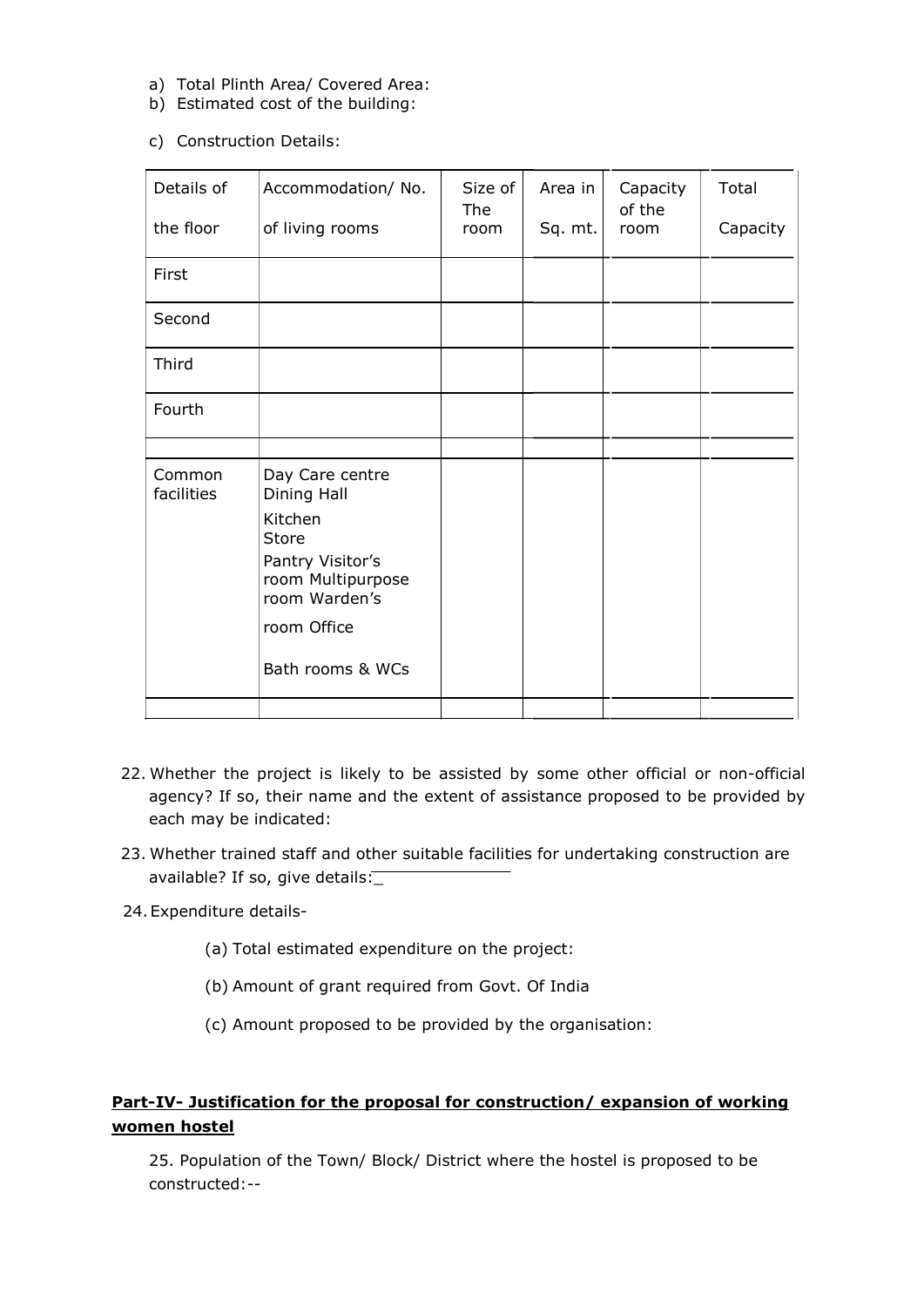26. How many such working women hostels are available in the proposed area and their capacities? If there is such hostel available, site reasons for additional hostel.

27. Justification for construction/ expansion of a Working Women Hostel at the proposed location (May attach a separate sheet).

## 28. List of documents to be submitted :

- (a) Prospectus of the Organisation/ brief description of its objects and activities;
- (b) Constitution of the Organisation
- (c) Copy of the Board of Management and the particulars of each member
- (d) Copies Annual Reports for the latest three years
- (e) Detailed structural and financial estimates of the hostel building, giving items-wise details of recurring and non-recurring expenditure and basis of rates.
- (f) Sources from which the remaining funds to be met
- (g) Information relating to the grants received or promised by or the requests made to other bodies e.g. State Governments, local bodies, etc. for construction of the proposed hostel building. The decision of these bodies on such requests would be co communicated;
- (h) A Statement of full Receipts & Payments, Income & Expenditure Accounts of the Organisation for the last three years and a copy of the Balance Sheet for the previous year certified by authorized auditor/ Chartered accountant;
- (i) Copy of site plan, building plan etc. certified by registered architect. Structural estimate countersigned by State PWD.
- (j) A copy of building permission certificate stating that its construction of the hostel building has been permitted by the Local Authority.
- (k) A certificate from State PWD to the effect that the rates of construction to be adopted are not in excess of the Schedule of Rates of the PWD of the State duly countersigned by competent authority of State PWD;
- (l) Documentary Proof of possession of public land proposed for the construction of Working Women Hostel building;
- (m) List of additional papers, if any:
- (n) Additional Information, if any:
- (o) Approved copy of the building plan and certificate from the competent authority that the construction of the building has been permitted.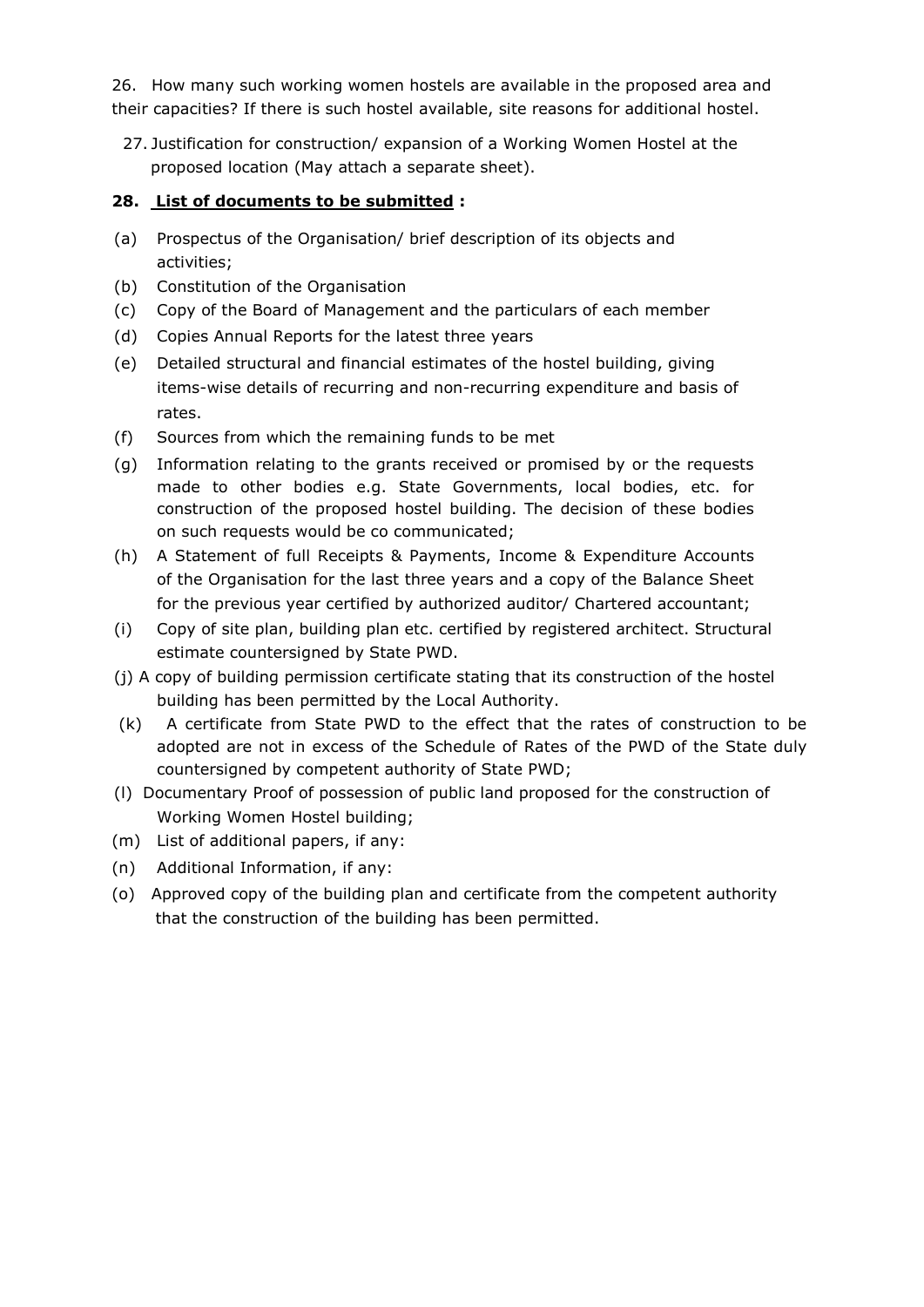### Part V- Recommendation of the District Administration:-

 The application form ………………………………………………………………………………(name of the organisation ) is forwarded duly recommended by the District Social Welfare Officer with the following comments:

- 1) That a District Social Welfare Officer has visited the organisation and a copy of his/her report is attached;
- 2) That the organization is recognized and / or registered under relevant law of Government.
- 3) That the application has been examined and it is found to be covered under the scheme;
- 4) That the hostel for which the application is being recommended is absolutely essential in the area for the following reasons:

| a. ---------------------<br>b. ----------------------  |
|--------------------------------------------------------|
| C. ----------------------<br>d. ---------------------- |
|                                                        |

- 5) That there are a minimum of ………………………………..Working women in the area;
- 6) That its work in the field of welfare of women/Social Welfare/ Women's education has been reported as satisfactory during the last three years;
- 7) That the organisation is capable to construct and run the Working Women hostel ;
- 8) That the organisation is not run form profit to any individual or a body of individuals;
- 9) That the organisation does not charge capitation or other similar fees from inmates;
- 10) That the public land for the construction of the hostel building is available and is located in the locality which is good, respectable, safe and centrally located;
- 11) That the need based assessment has been conducted by the State Govt. for assessing requirement of the Working Women Hostel in the proposed locality and same hostel has been reflected in the assessment.
- 12) That assistance has been or proposed to be/ has not been given by the State Govt. to the organisation for the construction of the of the hostel building;
- 13)That the organisation on a sound financial position;
- 14) That the organisation has facilities, resources, personnel and experience to initiate construction of the hostel building and the balance expenditure will be met by the organisation.
- 15)The State Government Administration recommend that Rs……………………….may be sanctioned to the organisation by the Social Welfare Department for the construction/expansion/ maintenance / strengthening (as the case may be)of working women hostel building.

Signature:………………………………. (Name in Block letters)…………… Designation:……………………………. Date:………………………………………….. Office stamp to be affixed.

Note: the officer signing the certificate should be the Deputy Commissioner to the concerned District.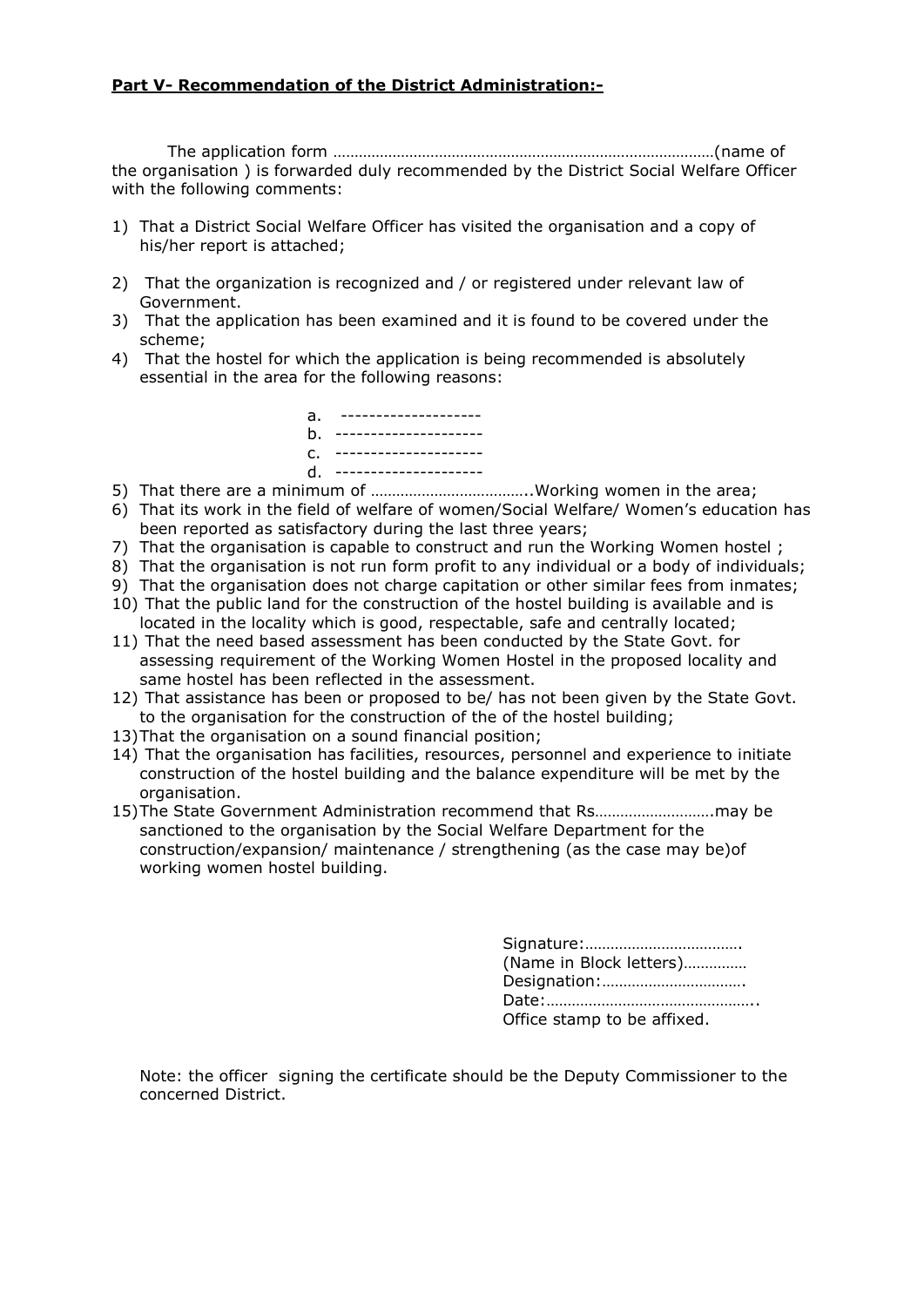#### Application for Grant in Aid under the Scheme for Working Women Hostel (for hostel accommodation in rented buildings)

From:

---------------- ----------------

------------- Pin Code :

To,

The Director, Social Welfare Assam, Uzanbazar, Guwahati-1

Subject:- Grant in aid for hostel accommodation for working women in rented building and other facilities under the Scheme of Working Women Hostel

Sir,

 I submit herewith an application for grant under the Scheme of Assistance for working women hostel for hostel accommodation for working women in rented building and facilities for working women. I have read the rules and regulation of the scheme and I undertake to abide by them. On behalf of the Management, I further agree to the following conditions:

(a) The hostel will be used for working women as per the guidelines laid down in the scheme;

(b) All assets acquired wholly or partially out of the State grant shall not be encumbered or disposed off or utilized for purpose other than those for which the grant is given. It the organisation ceases to exist at any time, such properties shall revert to Government of Assam;

(c) The accounts of the hostel building will be maintained properly and separately. These will be open to check by any officer deputed by the Directorate or State Government. These will also be subject to a test check by the Auditor General of Assam.

(d) If the State Government has reason to believe that the grant is not being utilized for the purpose for which it has been sanctioned, the Government of Assam may stop payment of further installments of the grant and will be free to recover the grants already sanctioned along with penal interest in such number of installments, as it may deem appropriate.

(e) The organisation shall exercise reasonable economy in expenditure on running, furnishing and maintenance of the hostel building;

(f) The organisation shall also furnish progress reports on the running of the Hostel to the Directorate/ State Govt. on regular basis or as prescribed in the scheme.

Encl: Application The Contraction Contraction Contraction Application Number of Application Contraction Application

(Signature) Name in block letter

Date **Designation**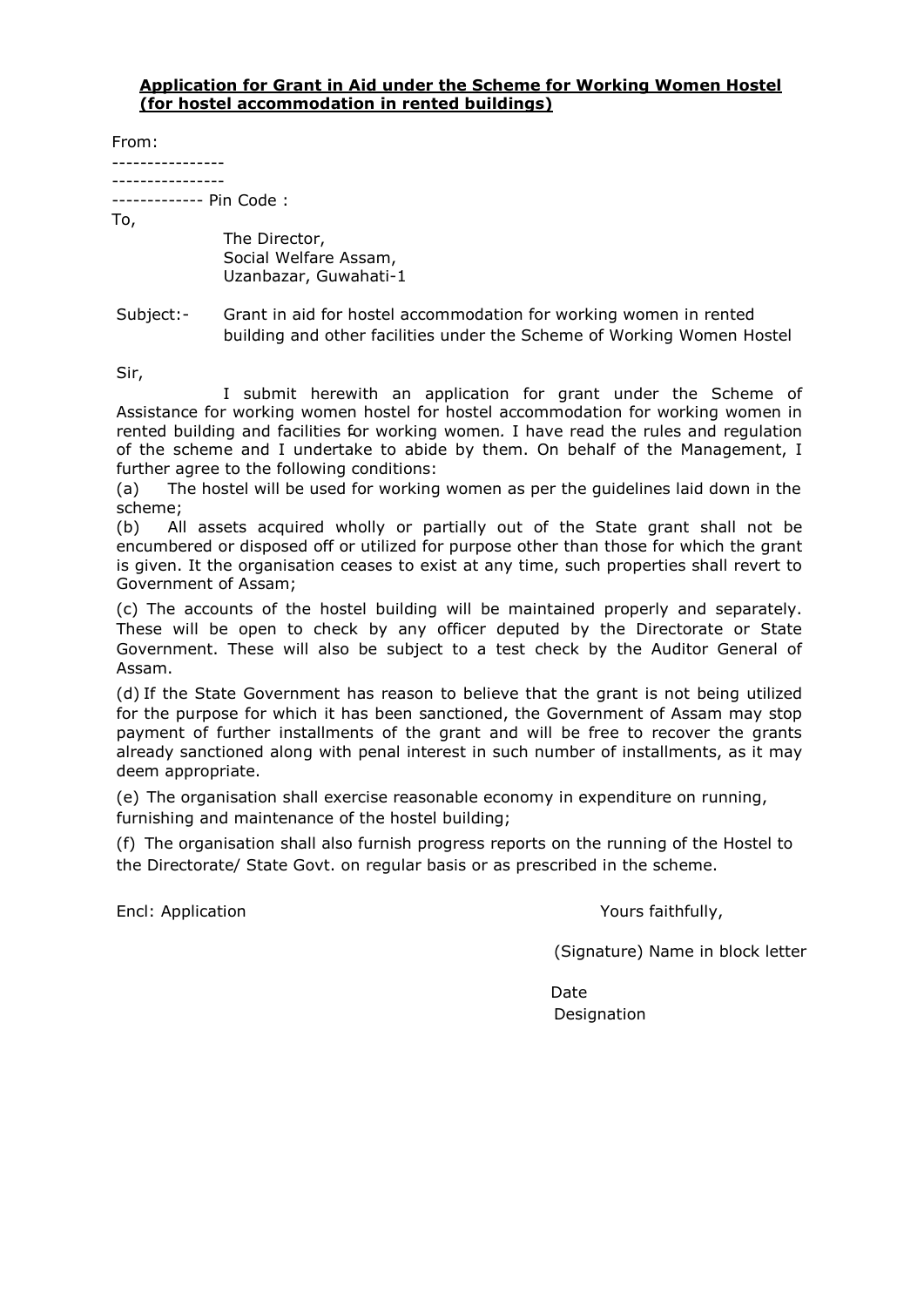## Scheme for Working Women Hostel

(for hostel accommodation in rented building and facilities for working women)

### Part-I Organisation's Details

(Note: Application received in an incomplete form will not be entertained)

1. Name of the organisation:\_

2. Complete address of the organisation with telephone/ fax number and email address:

Pin Code:

Telephone & Fax Numbers: Email Address:

Name and Mobile number of contact person(s):

Aadhar Number of Main Functionaries : (in respect of NGO/ Trust)

PAN of Main Functionaries: (in respect of NGO/ Trust)

- 3. Brief history of the Organisation and description of its objects and activities:\_
- 4. Nature of the Organisation (PSU/ Autonomous/ NGO/ Trust, etc.)
- 5. Registration No. and Date (if applicable):\_

6. Article of association and Constitution of the Organisation:

7. List of current members of the Executive Committee with their occupation and background:

8. Number of female members in the executive committee:

9. Financial documents of the organisation (Audit Report, Balance Sheet, Statement of Receipt & Payment and Income & Expenditure) for the immediate three years:

10.Copy of the latest annual reports for the last three years

11. Major Programmes of the Organisation under implementation at present:\_

12.Whether the organisation has been blacklisted ever by any authority? If yes, detail there of -----------------------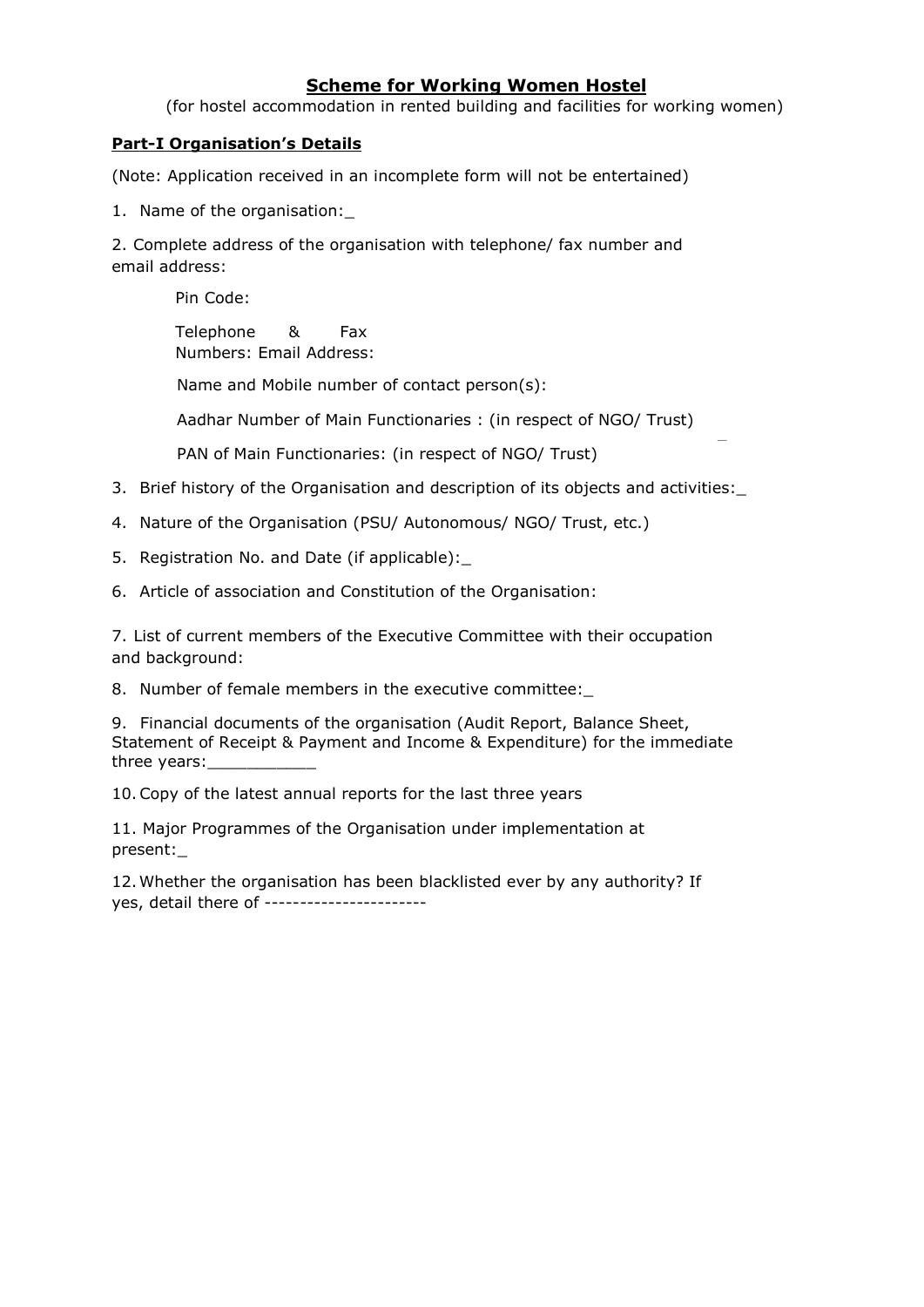## Part-II- Organisation's Capability

13. Background of the Organisation (Nature of activities)

14. Has the organisation constructed/ run a working women hostel? If yes, give details (date when constructed/ running, capacity of the hostel, number of occupants, distance from the proposed hostel if in the same district/ city/ town):

15. Has the organisation undertaken any project/ programme of the State Govt. or Central Govt? If so, the details thereof (name of programme with details of amount received and Utilization Certificate etc.):

 Name and details of the project: Date of sanction: Amount of grant received.: (Attach copies of Utilization Certificate)

16. Has the organisation undertaken any project/ programme any other Ministry/ State governments/ international agencies/ banking organisations etc.?

Name and details of the project:

Date and year of sanction:

Amount of grant received:

17. Infrastructure available in the organisation:

### Part-III- The proposal

18. Details of location of the proposed rented building

- Plot No./ Survey No. Area Road Location Block **District State** Pin code
- 19.Capacity of the proposed Hostel:- Working Women: Number of working women Day care centre: Number of children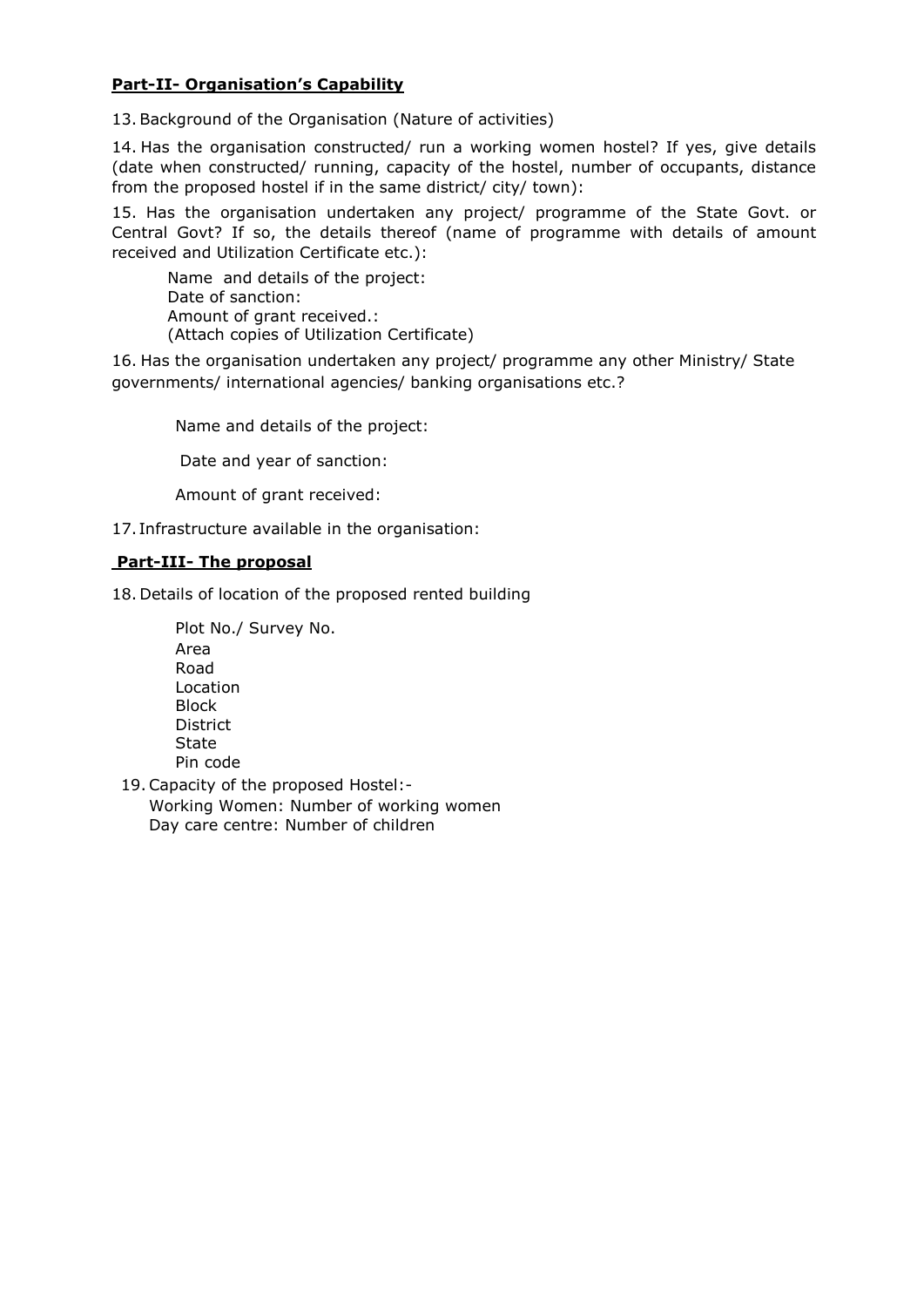20. Details of the proposed rented hostel building (copy of the site plan, building plan certified by registered architect or any other government authority clearly indicating the Total Plinth Area/ Covered Area)

| Details of<br>the floor | Accommodation/<br>No.<br>of living rooms                                                                                                                      | Size of<br>the<br>room | Area in<br>Sq. mt. | Capacity<br>of the<br>room | Total<br>Capacity |
|-------------------------|---------------------------------------------------------------------------------------------------------------------------------------------------------------|------------------------|--------------------|----------------------------|-------------------|
| First                   |                                                                                                                                                               |                        |                    |                            |                   |
| Second                  |                                                                                                                                                               |                        |                    |                            |                   |
| Third                   |                                                                                                                                                               |                        |                    |                            |                   |
| Fourth                  |                                                                                                                                                               |                        |                    |                            |                   |
|                         |                                                                                                                                                               |                        |                    |                            |                   |
| Common<br>facilities    | Dining Hall<br>Kitchen<br>Store<br>Pantry Visitor's<br>room<br>Multipurpose<br>room Warden's<br>room Office<br>Bath rooms &<br><b>WCs</b><br>Other facilities |                        |                    |                            |                   |
|                         |                                                                                                                                                               |                        |                    |                            |                   |

- 21. The rent of the building as per approved by competent authority : Rs.------- per annum (Please attach the certificate of the competent authority/ copy of intention of rent deed)
- 22. Condition of the proposed building is required to be certified by competent authority.
- 23. Expenditure details-
	- (a) Amount of grant required from Govt. of Assam.
	- (b) Amount proposed to be provided by the organisation:
- 24. Whether the project is likely to be assisted by some other official or non-official agency to meet the balance amount? If so, their name and the extent of assistance proposed to be provided by each may be indicated:
- 25.Whether the organisation has adequate personnel to look after the working women in the hostel? If so, indicate details including the number of cooks/ wardens/ security/ housekeeping etc.

 $\_$  , and the set of the set of the set of the set of the set of the set of the set of the set of the set of the set of the set of the set of the set of the set of the set of the set of the set of the set of the set of th

 $\_$  , and the set of the set of the set of the set of the set of the set of the set of the set of the set of the set of the set of the set of the set of the set of the set of the set of the set of the set of the set of th

### Part-IV- Justification for the proposal

- 26. Population of the Town/ Block/ District where the hostel is proposed to be taken on rental accommodation :
- 27. Justification for a Working Women Hostel at the proposed location (May attach a separate sheet)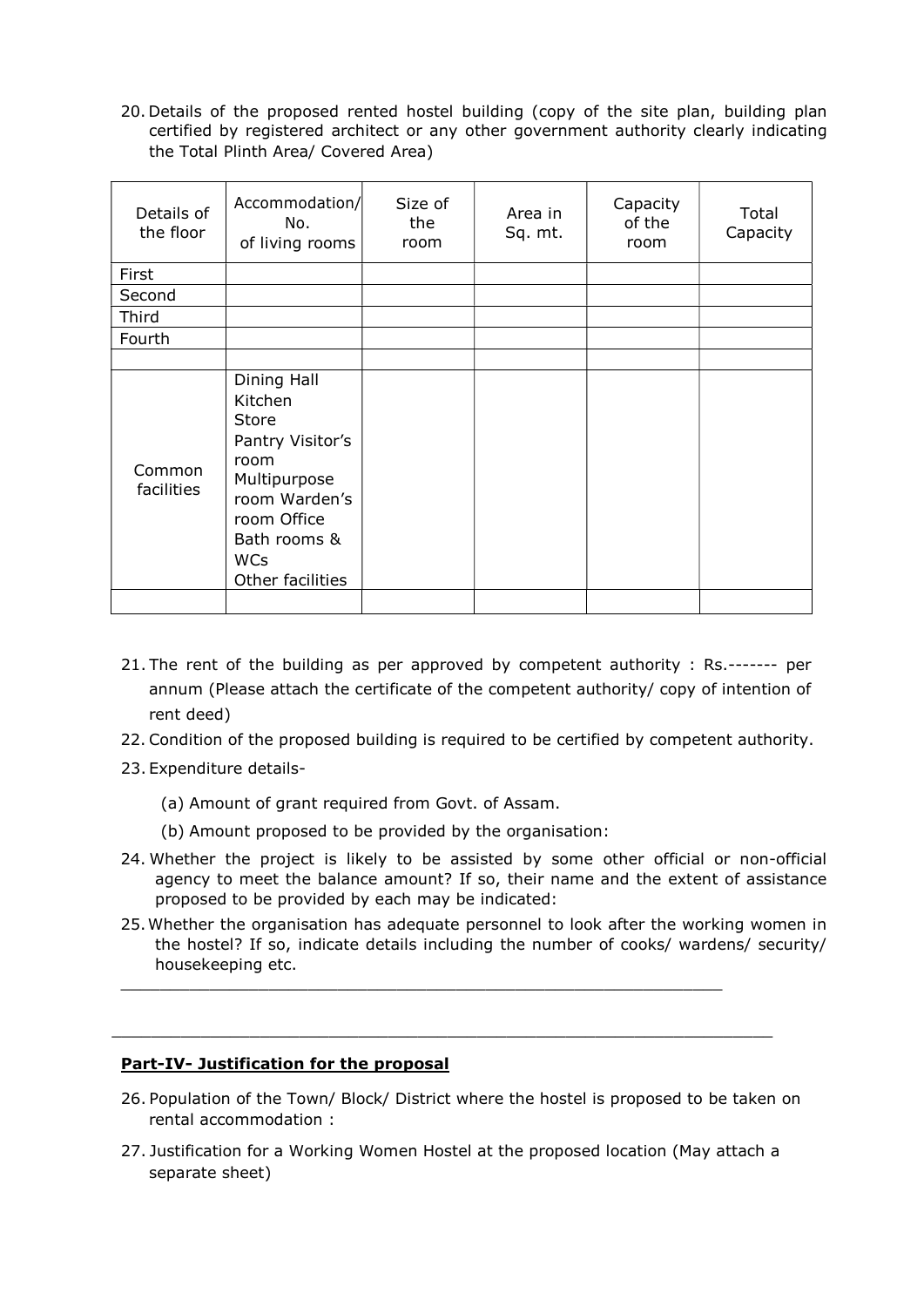#### 28. List of documents enclosed:

- (a) Prospectus of the Organisation/ brief description of its objects and activities;
- (b) Constitution of the Organisation
- (c) Copy of the Board of Management and the particulars of each member
- (d) Copies Annual Reports for the latest three years
- (e) Detailed financial estimates of the hostel building, giving items-wise details of recurring and non-recurring expenditure
- (f) Sources from which the remaining funds to be met
- (g) Information relating to the grants received or promised by or the requests made to other bodies e.g. State Governments, local bodies, etc. for construction of the proposed hostel building. The decision of these bodies on such requests would be co communicated;
- (h) A Statement of full Receipts & Payments, Income & Expenditure Accounts of the Organisation for the last three years and a copy of the Balance Sheet for the previous year certified by authorized auditor/ Chartered accountant;
- (i) Copy of site plan, building plan etc. Certified by registered architect or any other government authority.
- (j) Intention of Rent Deed while submitting the application. Fresh rent to be submitted after approval of the project by the Department before the release of fund.
- (k) List of additional papers, if any:
- (l) Additional Information, if any:

## Part-V- Recommendation of the Government

 The application form ………………………………………………………………………………(name of the organization ) is forwarded duly recommended by the Director, Social Welfare Department, Govt. of Assam with the following comments:

- 1) That a senior officer of (name of Department) has visited the organisation and a copy of his/her report is attached;
- 2) That the organization is recognized and / or registered under relevant law of Government.
- 3) That the application has been examined and it is found to be covered under the scheme;
- 4) That the hostel for which the application is being recommended is absolutely essential in the area for the following reasons:

| a. ---------------------                                                                                                                     |  |
|----------------------------------------------------------------------------------------------------------------------------------------------|--|
| b. ----------------------                                                                                                                    |  |
| C. ----------------------                                                                                                                    |  |
| d. ----------------------<br>the contract of the contract of the contract of the contract of the contract of the contract of the contract of |  |

- 5) That there are a minimum of ………………………………..Working women in the area;
- 6) That its work in the field of welfare of women/Social Welfare/ Women's education has been reported as satisfactory during the last three years;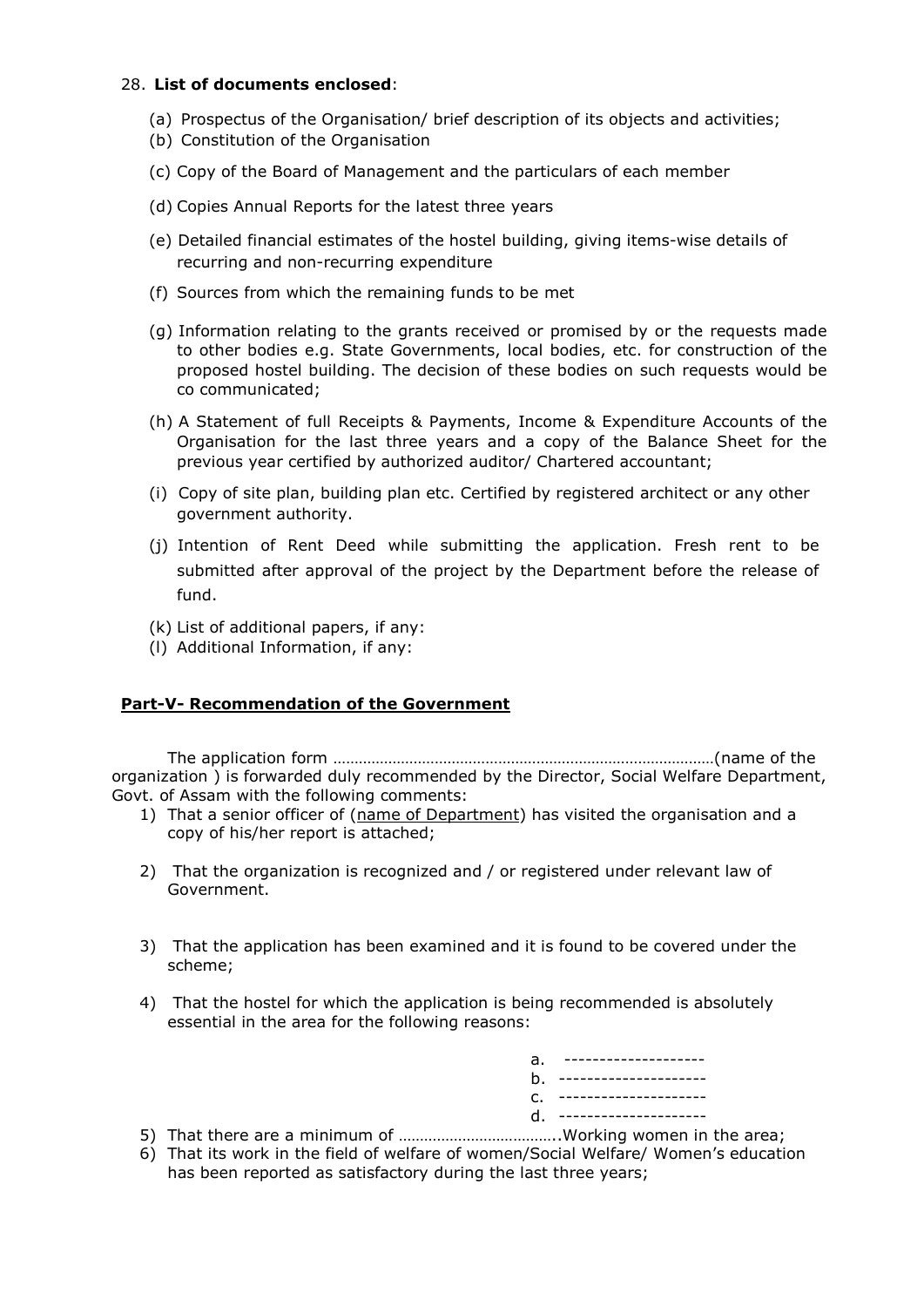- 7) That the organization is capable to run the Working Women hostel ;
- 8) That the organization is not run form profit to any individual or a body of individuals;
- 9) That the organization does not charge capitation or other similar fees from inmates of other states;
- 10) That the hostel building is available and is located in the locality which is good, respectable, safe and centrally located;
- 11) That the need based assessment has been conducted by the State Govt. for assessing requirement of the Working Women Hostel in the proposed locality and same hostel has been reflected in the assessment.
- 12) That the proposed hostel building conforms to the standards laid down by the State Government and suitable to be utilized as an Working Women of hostel for the capacity mentioned in the application;
- 13) That the proposed rent of the building has been assessed/evaluated and is in order;
- 14) That assistance has been or proposed to be/ has not been given by the State Govt. to the organisation for the construction of the of the hostel building;
- 15) That the organisation on a sound financial position;
- 16) That the organisation has facilities, resources, personnel and experience to run the hostel building.

The Directorate recommend that Rs……………………….may be sanctioned to the organisation by the State Govt. for running of Working Women Hostel in the rented building.

Signature:………………………………. (Name in Block letters)…………… Designation:……………………………. Date:………………………………………….. Office stamp to be affixed.

Note: The officer signing the certificate should be the Deputy/ Joint Director rank under the Directorate of Social Welfare Assam.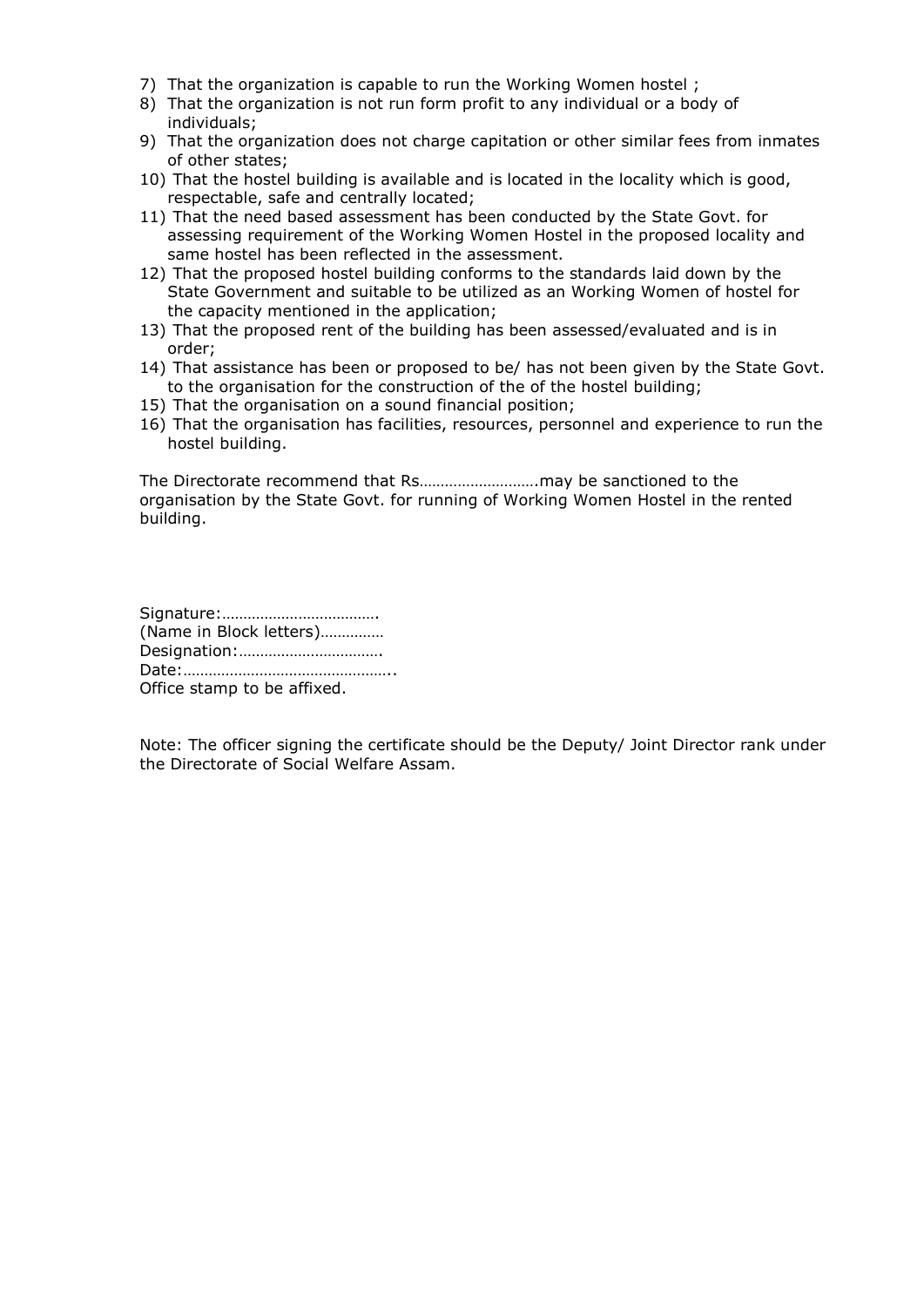#### Annexure-I

## HALFYEARLY PROGRESS REPORT ON THE CONSTRUCTION OF THE WORKING WOMEN HOSTEL (IN RESPECT OF CONSTRUCTION OF HOTEL BUILDINGS ONLY)

HPR for the period ending September/ March of the Year

Name of the Organisation with complete address (with FAX No. and Telephone No. and email address

> Name of the Working Women Hostel:\_\_\_\_\_\_\_\_\_\_\_\_\_\_ Location of the Hostel Building:\_\_\_\_\_\_\_\_\_\_\_\_\_\_\_\_\_\_ Complete Address & Telephone No.: Letteran Management Complete Address & Telephone No.: Date of sanction of WWH by GOA (Indicate the Sanction No. and date):

| S. No | Total grant<br>approved for<br>the project<br>by the Govt.<br>of Assam | Total amount<br>of grant<br>received by<br>the<br>organisation<br>with sanction<br>letter No. and<br>date | Expenditure<br>Incurred the $ $<br>year | Expenditure<br>Incurred by<br>During of<br>under report | Present status<br>end last half the half year of construction Remarks |  |
|-------|------------------------------------------------------------------------|-----------------------------------------------------------------------------------------------------------|-----------------------------------------|---------------------------------------------------------|-----------------------------------------------------------------------|--|
|       |                                                                        |                                                                                                           | 4                                       | 5.                                                      | 6                                                                     |  |
|       |                                                                        |                                                                                                           |                                         |                                                         |                                                                       |  |

Place:

Signature with date---- Seal of the organisation: Seal

> Signature with date Name of the Officer: Seal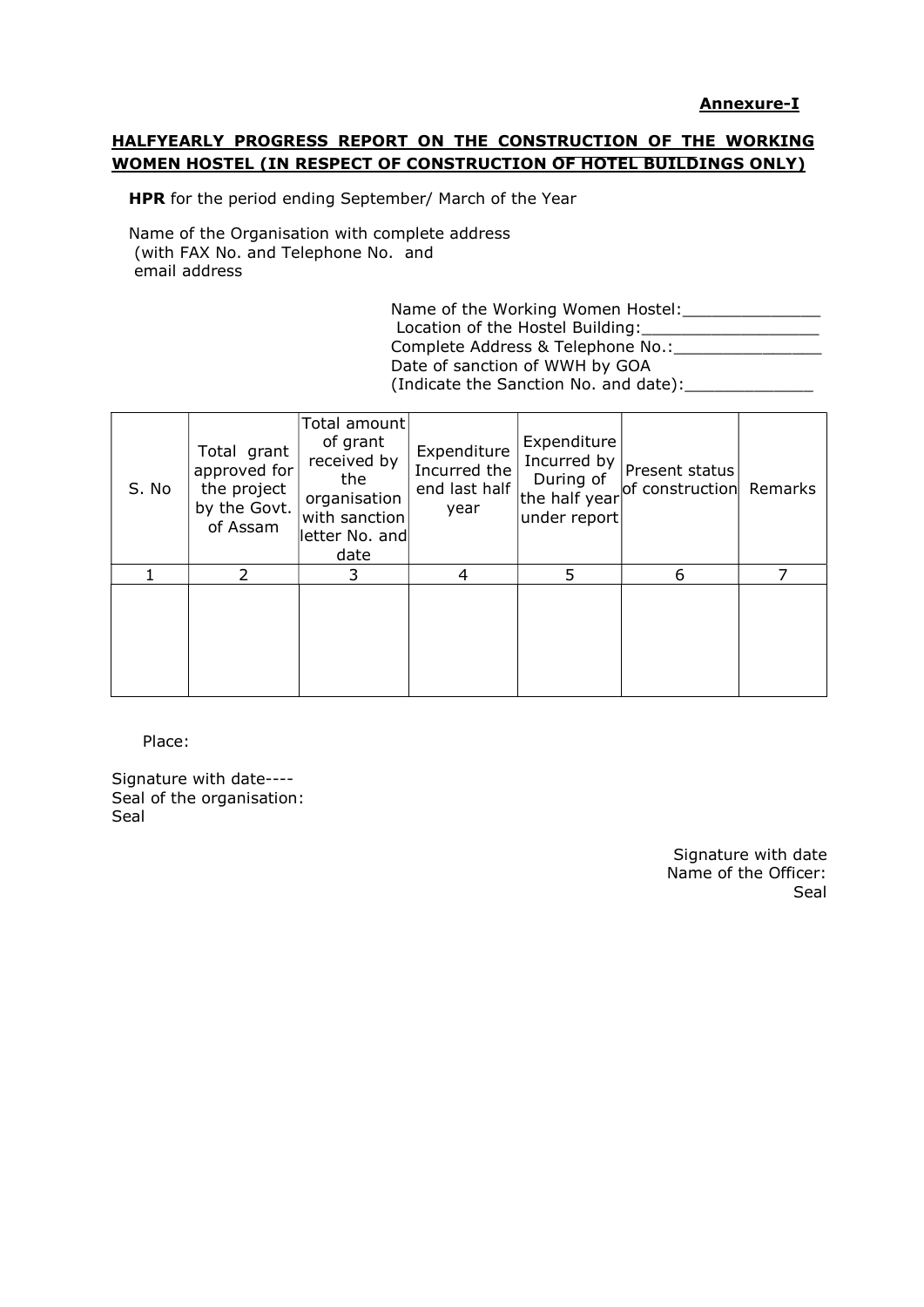### HALFYEARLY PROGRESS REPORT(HPR) IN RESPECT OF FUNCTIONING OF THE WORKING WOMEN HOSTEL

HPR for the period ending September/ March of the Year

Name of the Organisation with complete address ----------------------------------------- (with email, FAX No. and Telephone No.)

Name of the Working Women Hostel: --------------------------------------------

Location of the Hostel Building

| Complete Address & Telephone No.: |  |
|-----------------------------------|--|
|-----------------------------------|--|

Date of sanction of WWH by GOA

(indicate the Sanction No. and date): --------------------------------------------------

(A) (for hostel constructed with the grant and hostel in rented accommodation)

| SI.No. Capacity<br>Sanctioned |          |       | Children) | Total no of Inmates<br>(Working Women and | Total No of<br>inmates as on<br>30 Sep/ 31 March Waiting List | No. of working $Date(s)$ of<br>Women on | lthe<br>Hostel<br>Management<br>Committee<br>meetings<br>held during<br>the period of<br><b>HPR</b> | Remarks |
|-------------------------------|----------|-------|-----------|-------------------------------------------|---------------------------------------------------------------|-----------------------------------------|-----------------------------------------------------------------------------------------------------|---------|
| Working<br>Women              | Children | SC ST |           | Others Total                              |                                                               |                                         |                                                                                                     |         |
|                               |          |       |           |                                           |                                                               |                                         |                                                                                                     |         |
|                               |          |       |           |                                           |                                                               |                                         |                                                                                                     |         |

#### (B) (for hostels in rented accommodation only)

- 1. Total grant received during the year with amount and date of the last installment.
- 2. Total amount of rent received from Inmates:
- **3.** Total grant received from other sources:
- 4. Details of staff employed
	- (a) Hostel warden:
		- (b) Cook
		- (c) Chowkidar:
		- (d) House Keeping
- 5. Details of expenditure during the period ending September/ March of the Year
- (a) Total Rent paid:
- (b) Total salaries paid:
- 6. No. of complaint/ grievances received from inmates (please give details of the complaint) and action taken thereon:

Place:

Signature with date---- Seal of the organisation: Seal

> Signature with date Name of the Officer: Seal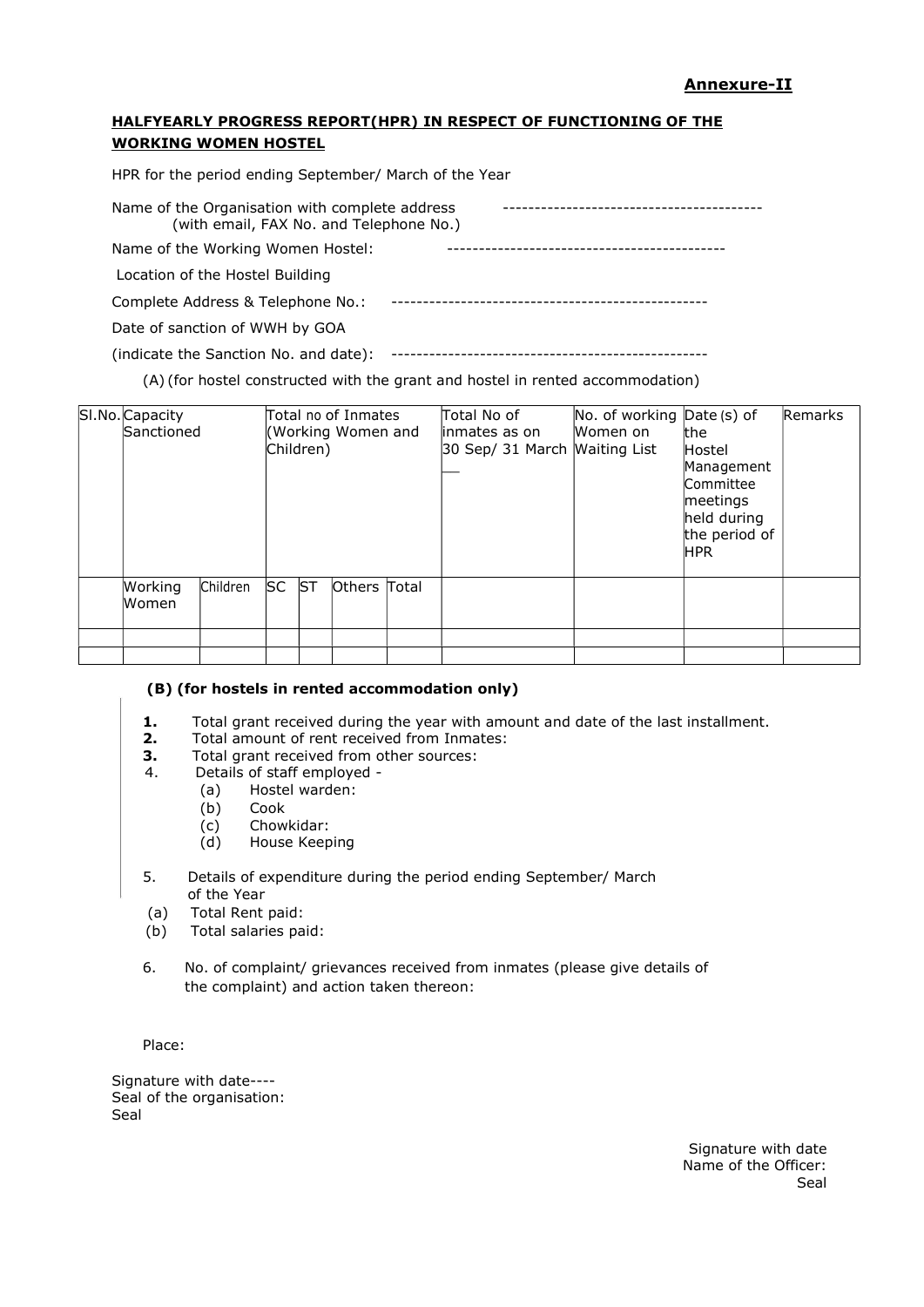#### Area norms for the hostels to be constructed as well as hostels in rented premises

- a) Types of accommodation in the hostel may consist of single rooms, 2/ 3/ 4 seaters, and dormitories. The single and double-seater rooms may have bathroom-cum-toilet, attached or as part of the common facilities. Hostel should also have the provision of modern installations and amenities;
- b) Common facilities should include a common lounge/ recreation room, dining room/ hall, kitchen and store, and a separate block of toilets and bathroom;
- c) Accommodation for the warden, office, and any other staff if required, should be provided within the hostel building itself to facilitate supervision and guidance.
- d) Following norms should be followed for construction of hostels under this scheme:

| Sr.<br>No.       | Description of Facility/ Item                                                                                                                                                                       | Area/ Unit Prescribed                                                                                                                                                                                                                                    |
|------------------|-----------------------------------------------------------------------------------------------------------------------------------------------------------------------------------------------------|----------------------------------------------------------------------------------------------------------------------------------------------------------------------------------------------------------------------------------------------------------|
| 1.               | Living Rooms<br>(a) Single Room with bathroom<br>(b) Single Room without<br>bathroom<br>(c) Double room with bathroom<br>(d)Double Room without<br>bathroom<br>(e)Three-seater Room<br>(f)Dormitory | (a)8-9 sq.mt. per resident (not including<br>bathroom)<br>(b) 8-9 sq. mt. per resident<br>(c)7.5-8 sq. mt. per resident(not including<br>bathroom)<br>(d)7.5-8 sq. mt. per resident<br>(e)7-7.5 sq. mt. per resident<br>(f) $6-6.5$ sq. mt. per resident |
| 2.               | Common Room                                                                                                                                                                                         | 2 sq. mt. per resident for at least 25% of the hostel<br>strength, subject to a maximum of 60 sq. mt.                                                                                                                                                    |
| 3.               | Dining Room/ Hall                                                                                                                                                                                   | 1 sq. mt. per resident for 50% of the hostel<br>strength, subject to a maximum of 40 sq. mt.                                                                                                                                                             |
| 4.               | Kitchen and Store                                                                                                                                                                                   | 0.5 sq. mt. per diner subject to a maximum of 60<br>sq. mt.                                                                                                                                                                                              |
| 5.               | <b>Common Toilets and Bathrooms</b><br>(a)Bathroom<br>(b)Toilet<br>(c) Wash basin<br>(d) Water closet                                                                                               | (a) 1 for every 6-8 residents<br>(b) 1 for every 6-8 residents<br>$(c)$ 1 for every 8-10 residents<br>$(d)$ 1 for every 8 residents                                                                                                                      |
| 6.               | Warden's living quarters                                                                                                                                                                            | For warden not living with family, area of two single<br>rooms; for warden living with family/married,<br>not exceeding 115 sq. mt.                                                                                                                      |
| 7.               | Sick room                                                                                                                                                                                           | 1 room of 9.60 sq. mt.                                                                                                                                                                                                                                   |
| $\overline{8}$ . | Floor height                                                                                                                                                                                        | 3.40 mts.                                                                                                                                                                                                                                                |
| 9.               | Total built-up area                                                                                                                                                                                 | 2.5 times the total living area (circulation space may<br>be 25% of plinth area). The plinth area should be in<br>accordance with standards laid down by the<br>State Government/ Local Authority for similar<br>projects                                |
| 10.              | Boundary wall may be provided                                                                                                                                                                       | As per requirement                                                                                                                                                                                                                                       |

For hostels to be constructed on public land, provision of a day care centre would be mandatory. Normally, for a 100 bedded hostel provision of 30 children should be made in day care centre. The Day Care Centre should have (15-20 sq. ft) per child including a small wash room.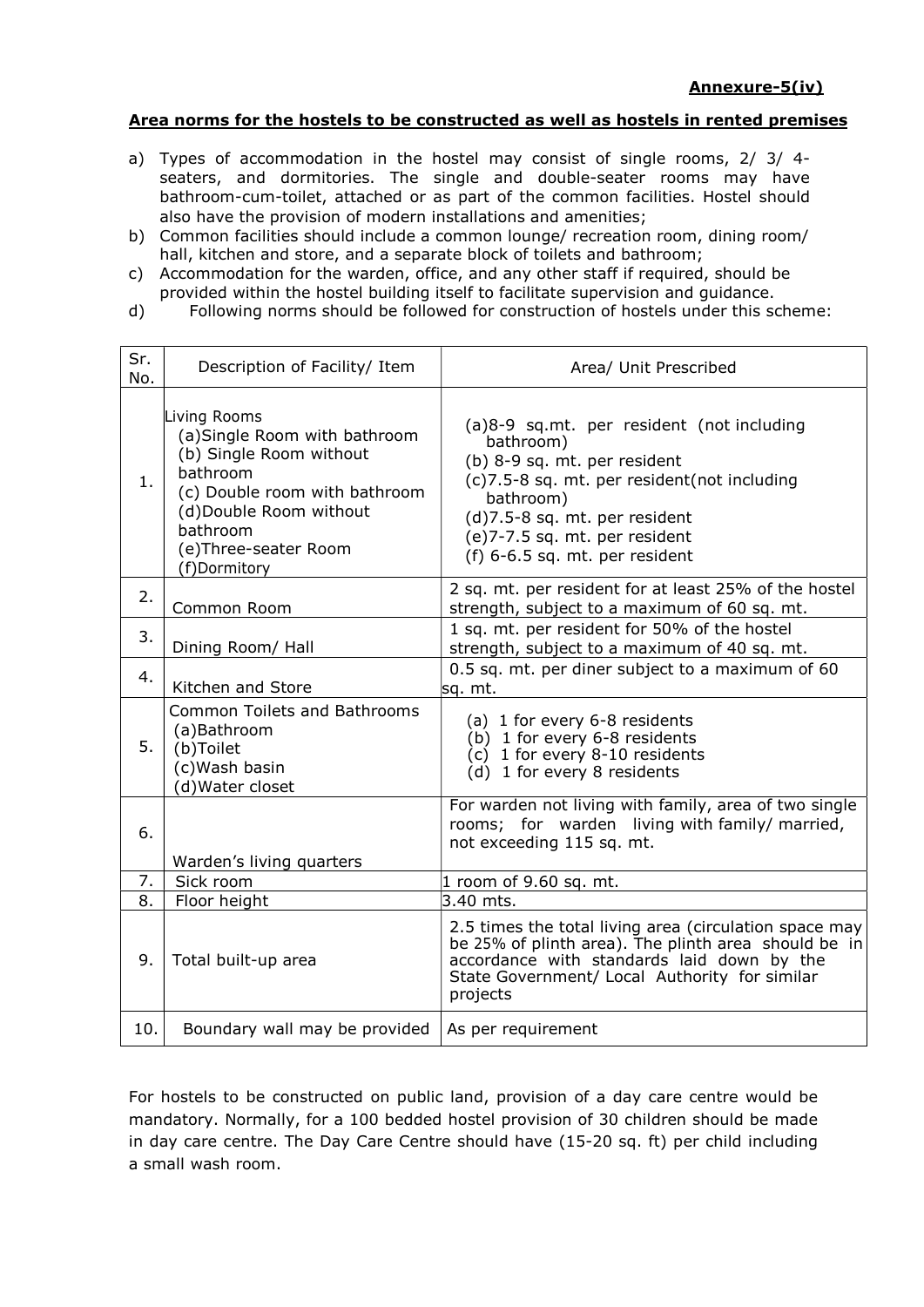## STANDARD OPERATION PROCEDURE IMPLEMENTATION OF THE WORKING WOMEN HOSTEL:

Introduction:- With the progressive change in the Socio-economic fabric of the country more and more women are leaving their homes in search of employment in big cities as well as urban and rural industries clusters. One of the main difficulties faced by such women is lack of safe and conveniently located accommodation.

 Hon'ble Finance Minister of Assam has announced in his budget speech for Working Women Hostel in 6 Nos. of district i.e. Kamrup(M), Cachar, Jorhat, Dibrugarh, Tezpur & Bongaigaon etc. in phase manner.

Agencies/ Organisations which can apply for assistance under scheme and their Eligibility Criteria :-

- (i) State Government Agencies.
- (ii) Urban Municipal Bodies.
- (iii)Panchayat Raj Institutions
- (iv)SHGs (Self Help Groups)
- (v) Recognized colleges/ Universities
- (vi)Civil Society Organisations having proven track record of working in the fields of women's welfare/ Social welfare/ women's education subject to the condition that such Organisation is registered under the Indian Societies Registration Act, 1860 or any relevant State Act ;
	- (a) It should have a properly constituted Managing Body with its powers, duties and responsibilities clearly defined and laid down,
	- (b) It should ordinarily have been engaged in the field of women's welfare/ Social welfare/ women's education for a minimum period of three years prior to the request for grants-in-aid under the scheme,
	- (c) Its financial position should be sound and it should have facilities, resources, personnel and experience to undertake the management of such a project,
	- (d) Initial provision for accommodation of 20-25 working women should be made with a maximum of 50.
	- (e) Working Women Hostel will be meant exclusively for working women only.

#### RECEIPT OF APPLICATION:

An advertisement will be issued by the Director, Social Welfare inviting for application from the eligible organization/ agencies in all 33 districts of Assam and application will be received by the concerned District Social Welfare Officer duly filled in application along with all required documents. The DSWOs will place the application before the District Level Selection Committee for recommendation notified for selection of NGOs along with the minutes of the meeting and submit to the Director, Social Welfare Assam. They will select at least 3 NGOs and send it to State Level Committee. The State Level is as follows:

- 1. Director, Social Welfare Chairman
- 2. Additional Director, Social Welfare Member Secretary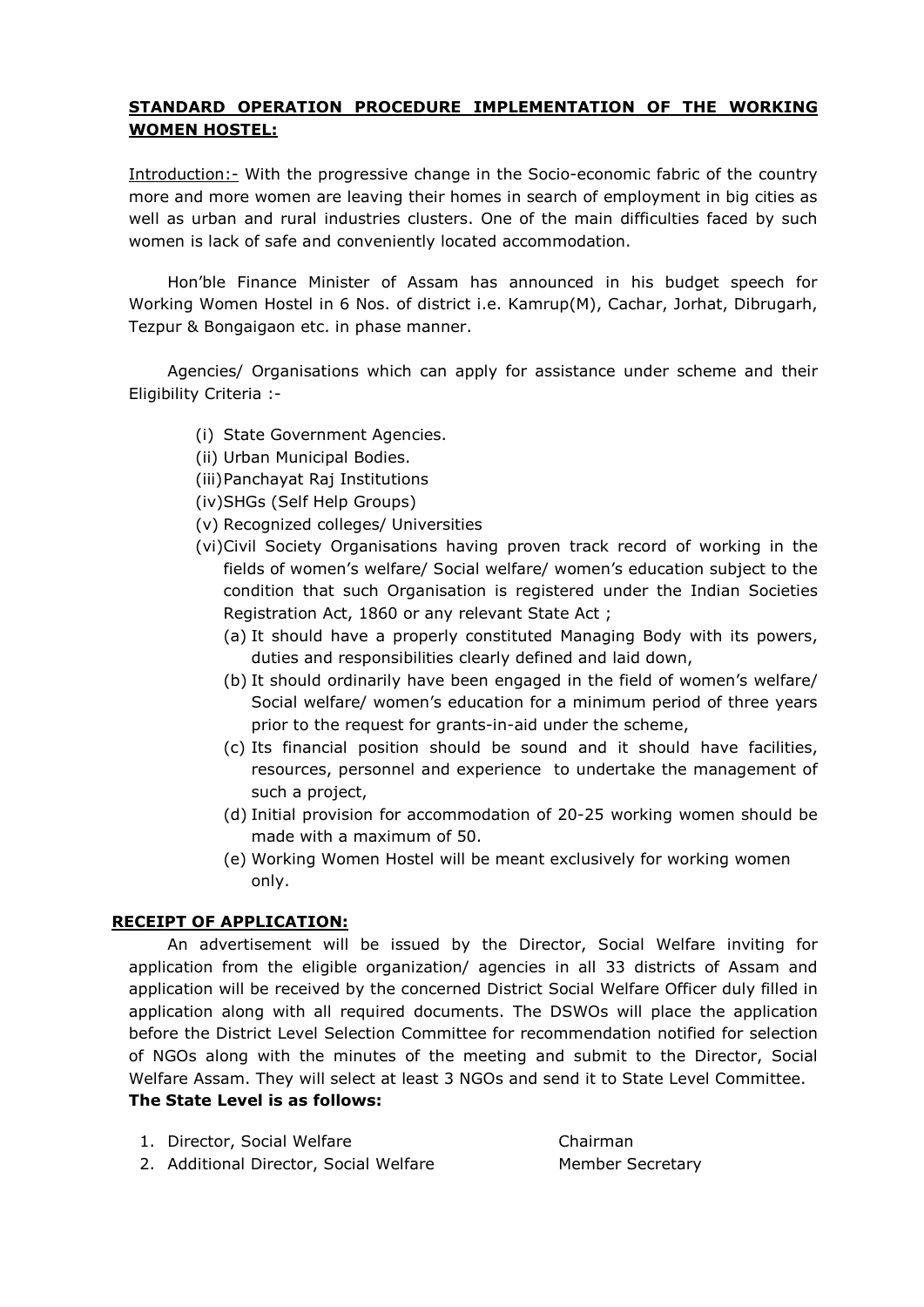| 3. Executive Engineer (Build. Div)<br>4. Joint Director(Women Welfare)<br>5. Concerned Branch Officer (Women Welfare)<br>6. Finance & Accounts Officer | Member<br>Member<br>Member<br>Member   |
|--------------------------------------------------------------------------------------------------------------------------------------------------------|----------------------------------------|
| The District Level Committee is as follows:<br>1. Deputy Commissioner<br>2. District Social Welfare Officer<br>3. Executive Engineer(Building)         | Chairman<br>Member Secretary<br>Member |

6. One Woman Social Worker **Member** (Nominated by Deputy Commissioner)

4. Chairman Municipality Board Member

The estimate submitted by the organization duly counter signed by the P.W.D. including technical details. The organization applies only in prescribed format as per schematic norms. The proposal should be submitted in 4 sets.

## TIMELINE:

## Procedure for Submission of Application:

- a. Each application for construction of hostel on public land should be accompanied by the required documents and as per check list annexed in Annexure –"A".
- b. Application for setting up of working women hostel in rented building should be accompanied with a rent agreement with owner of the house and rent assessment certificate by PWD(Building).

**1. The facilities provided in the hostel** :- There should be facilities of living room with two-three bedded accommodation with minimum 20-25 seats in the initial stage, it may be increased up to 50 nos. seats. Kitchen, Dining Hall with mess facility, Common Hall, Visitor's Room, Guest Room attached Toilet and Bath etc as well as Sick Room are provided in the hostel. The hostel should be provided with adequate parking space and power back up facility.

- a) **Accommodation types:** Two-three seater accommodation with common toilet and attached bathroom, each room has cup-board, cot, table and chair for each of the resident. However, the residents are required to arrange their own mattresses, bed sheets, pillow, curtains, bed cover etc.
- b) Sick rooms :- in case of any urgency the residents suffering from disease may avail the sick-room facility. Doctor-on-call facility should also be available.
- c) Guest Room:- One guest room will be provided in the hostel, booking will be given in the first come first served basis. The period of stay of the guest should not be normally more than 5-7 days. Moreover, male guest will not be allowed as guest.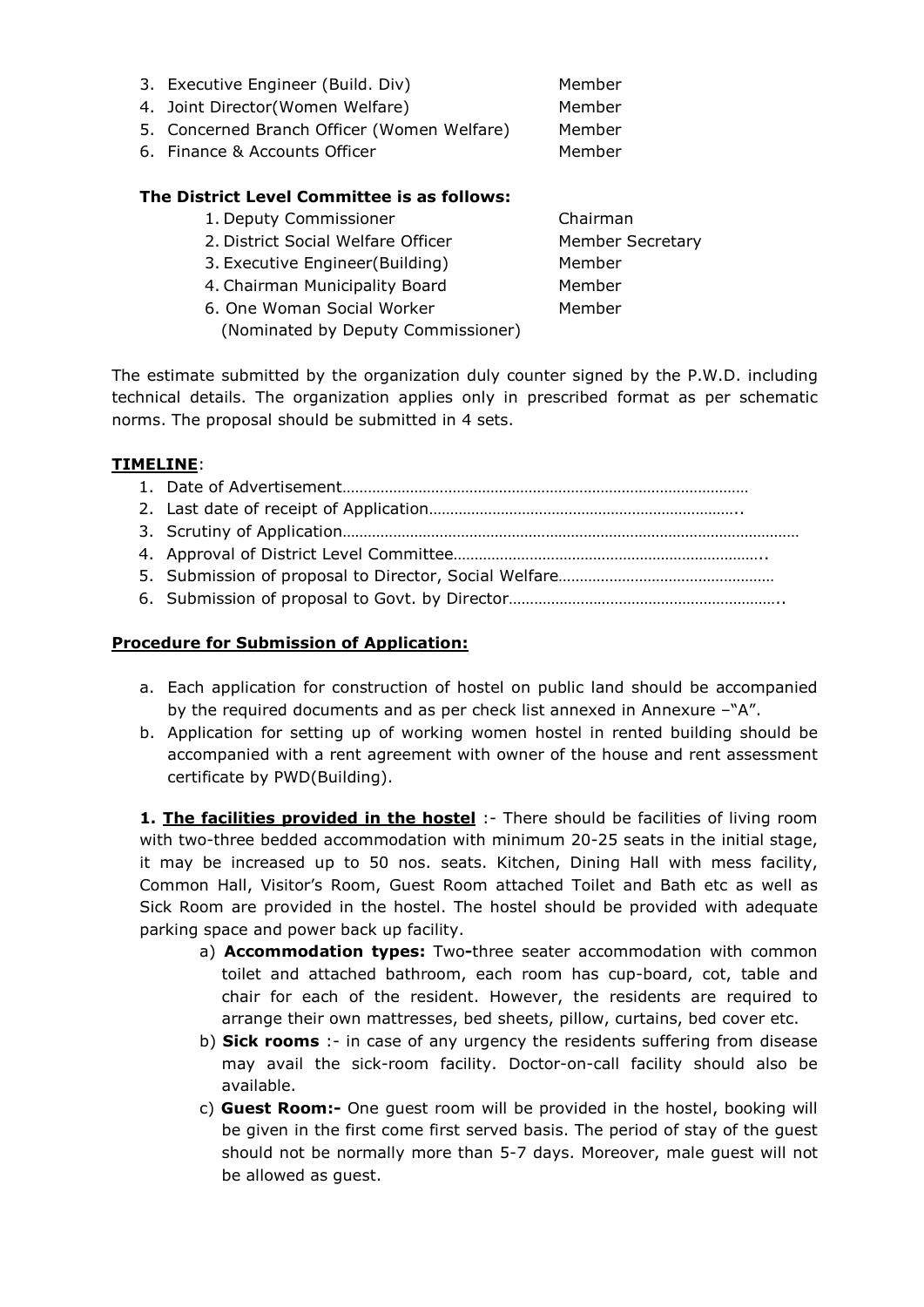- d) Parking Space:- Many women have their own vehicle or two-wheeler to commute to their place of work. The resident can avail parking facility in the hostel premises.
- e) Library :- A library should be provided in the hostel. Newspaper and periodicals only will be made available in the library by the operator.

2. Operator of the Hostel: - For managing the hostel with the condition to provide appropriate level of services in terms of up-keeping, cleanliness, Housekeeping, security, mess facility etc. The selected operator i.e. they have entered in to agreement with the Govt. to operate the hostel for a period of five years as per mutually agreed terms and conditions.

a) Hostel Management Committee :- A hostel Management Committee should be formed and look after the overall functioning of the hostel grievances redressal and they shall meet at frequent intervals to consider and resolve grievances of inmates.

# PART-II

# Hostel- Rule

3. Eligibility Criteria of residents and procedure of allotment of seats in the hostel:-

- The following shall be the eligibility criteria for allotment of seat in the hostel:
- a) Allotment of seats and beds will be done only to the women belonging to the same state without any distinction with respect to caste, religion, marital status etc.
- b) The working women shall be entitled to hostel facility provided their gross income does not exceed Rs. 30000/- (gross) per month in Metropolitan cities, Rs. 15000/ consolidated (gross) per month in other places.
- c) No working women will allow to stay in the hostel for more than three years. In exceptional circumstances, the Govt. may recommend extension of stay recording reasons in writing for some working women beyond the three years period, subject to the condition that the total stay of women with extensions shall not exceed five years.
- d) The application format for admission in the hostel is given at Annexure- I and medical certificate to be produced is given at Annexure- II.

4. **Application Process:-** The application may be obtained  $-$  after advertisement and it should be submitted at the office of the concerned District Social Welfare Officer.

## 5. On joining the Hostel:-

- a. No other charges other than rent electricity and mess will be charged from the residents by the operator.
- b. In joining on or before the  $15<sup>th</sup>$  of the month, the full month rent have to be paid.

Those joining after the  $15<sup>th</sup>$  of the month shall pay half month fee.

c. Residents leaving on any day of the month shall pay full month rent.

## 6. Prescribed living norms:

a) Accommodation norms:- The residents will be given an inventory list of items in the room which has to be endorsed at the time of taking the possession of the accommodation.

b) Any missing or damaged items must be reported to the hostel Superintendent immediately. Otherwise, it will be assumed that all furnishings and fittings are in good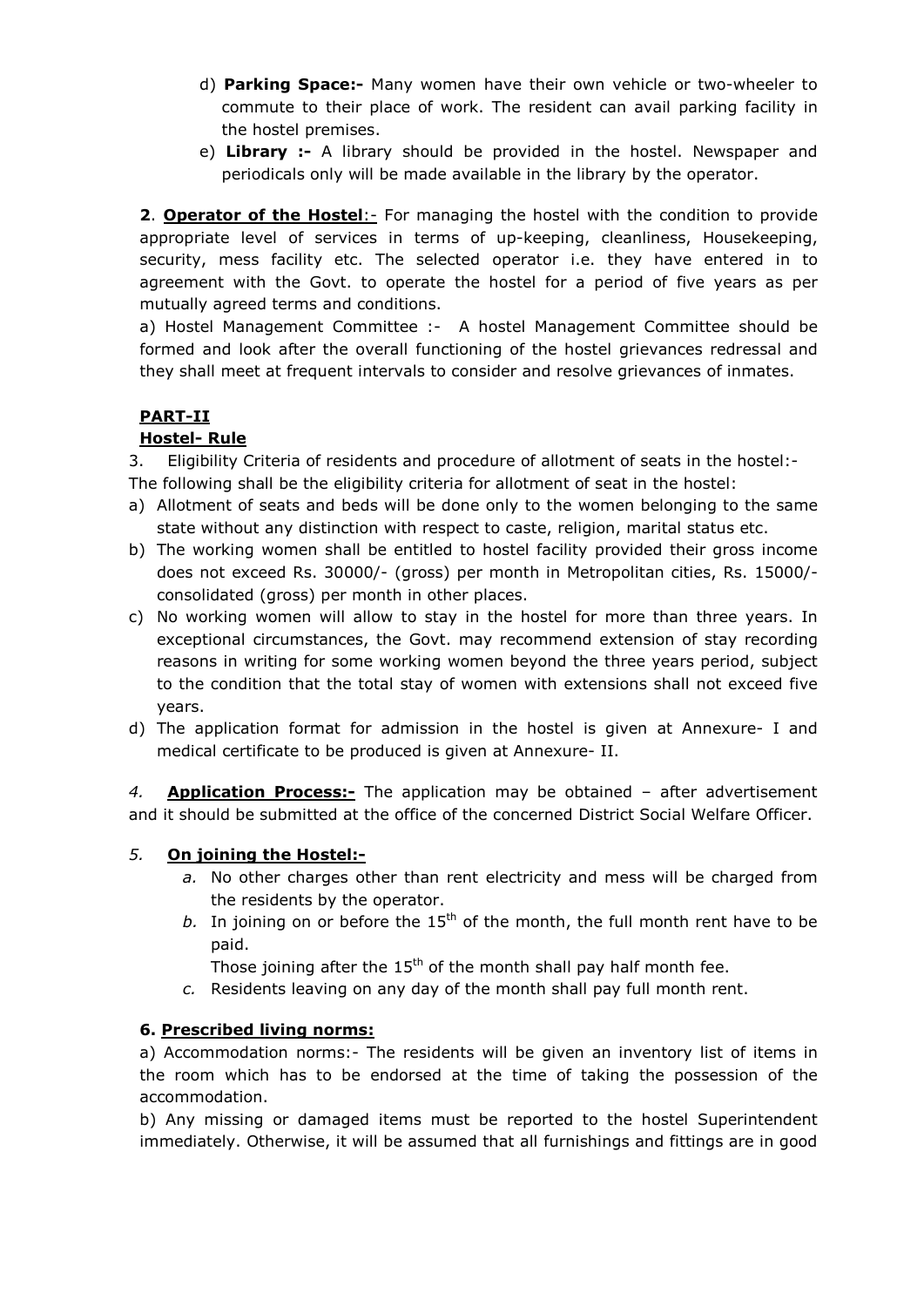order. The residents will be responsible for and will pay for any loss or damage thereafter.

c) A resident will have to intimate the hostel Superintendent at least a month before she intense to vacate the accommodation. House check will be conducted by the hostel Superintendent at the time of handing over the Keys/possession of the room.

d) At the end of the occupational period, the management will deduct any damages/ loss of inventory from the security deposit. The balance of the deposit, if any, will be refunded to the resident.

**7. Norms of meal Services:-** Meals will be provided in the dining area which will have an informal ambience where one can share food and experiences with other resident

- a. Resident have to be dressed appropriately when coming to dine in the dinning area.
- b. Meal timing will be displayed on the notice board.
- c. Only in case of illness meals may be taken up to the room.
- d. Cooking is not allowed in the room.

# 8. Norms of Hostel Timing:-

a) A resident can leave the hostel anytime after 6 AM and return any time before 11 PM.

b) May avail of returning late night after recording reasons in the book kept for the purpose.

c) May stay out of the hostel after filing in the required details in the book kept for the purpose , on such occasion address of the place and the contact number has to be provided.

On return the book has to be signed.

- d) Shall not use the Television after 12 at night.
- e) If the resident requires to work late in the office and may undergo official tours which requires odd hours of leaving and returning to the hostel, advanced intimation may given to the operator through the employer.

## 9. Norms of visitors:

- a) Visitors are welcome and are to be received in the visitor's lounge.
- b) No male visitor will be allowed beyond the visitor's lounge.
- c) Visitors cannot stay in the resident's room.
- d) Visitors will have to sign in the register at the security gate upon arrival and departure.

## 10. Other conditions:

- a. lights , fans, any other electric items to be switched off when not in use.
- b. pets are not allowed in the hostel premises.
- c. to ensure a healthy environment smoking, consuming alcohol, narcotics or gambling in the hostel premises is strictly prohibited.

## 11. Action taken in breaking the rules:-

- a) First offence- written warning.
- b) Second offence- Final warning with an undertaking.
- c) Third offence- Immediate expulsion.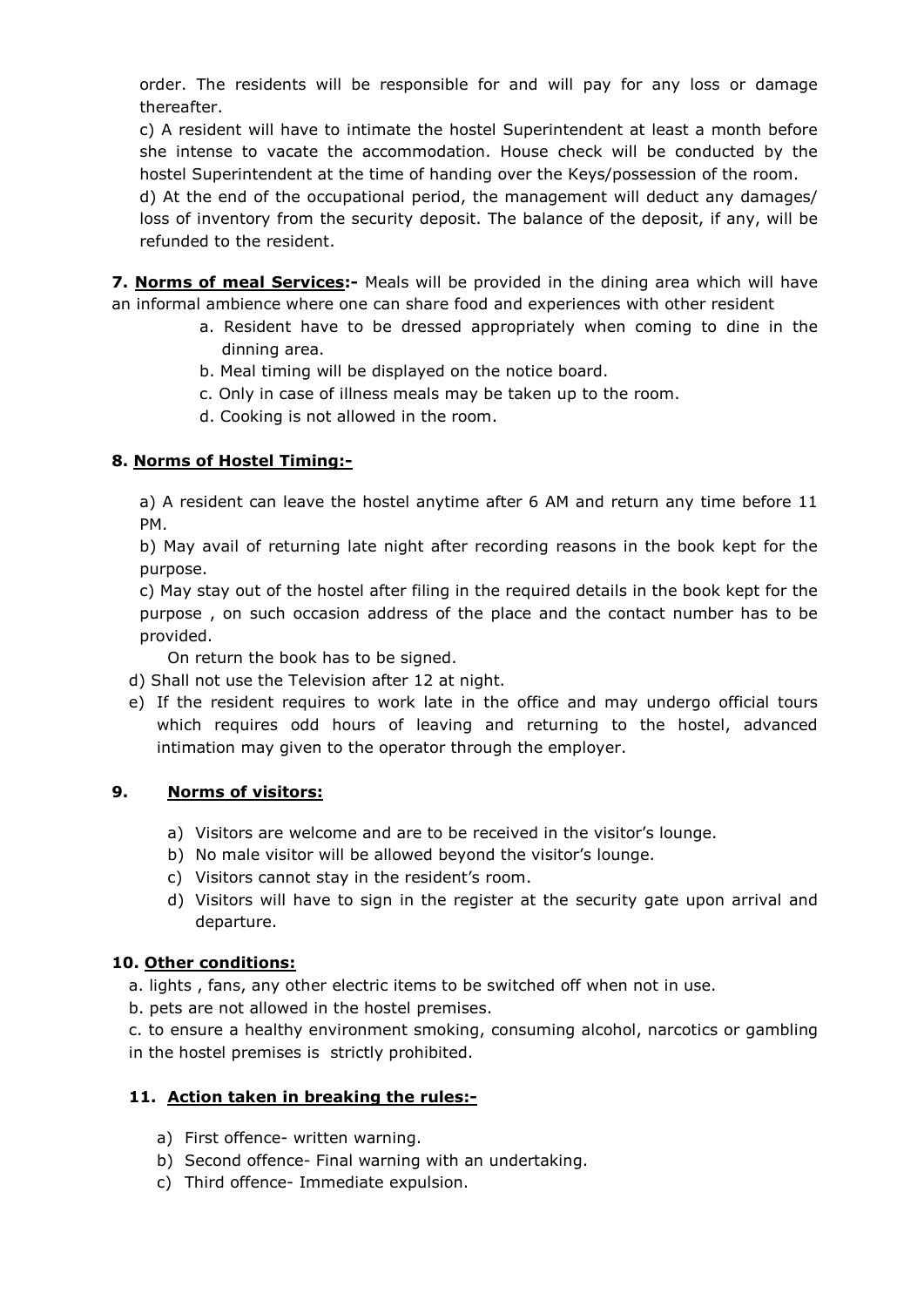## 12. On leaving the hostel:-

- a) On the expiry of the terms initial or extended the resident will have to vacate the room automatically and without any notice from the hostel management. She will hand over vacant possession of the room to the hostel management.
- b) Any luggage/furniture/ personal items left by the resident upon completion of her term will be disposed of after one month of her vacating the room.
- c) A resident may not be required to leave the hotel immediately if she has quit the job, she may continue to stay between job, for a period of one month with due permission and approval of the hostel superintendent. On joining a new job, a salary slip with a letter of appointment from the new employer is to be submitted.

# 13. Responsibility of the resident:

- a) Valuable: the resident is responsible for ensuring the safety of the personal items. The hostel will do its best to maintain security but will not be responsible for any personal loss on the premises.
- b) Illness:- if sick, the hostel Superintendent will be informed immediately and updated on the condition. First aid is available but the hostel Superintendent will decide to call (and over rule if necessary) family/ guardian responsible in case of emergency on admit in the hospital. The resident will have to bear all related expenses, including out station calls, transport, medical care etc.

## 14. Selection / Recommendation of the Organisation:-

- i. That a senior Officer of Social Welfare Department has visited the organization and a copy of his/her report is attached.
- ii. That the organization is recognized and /or registered under relevant law of Govt.
- iii. That the application has been examined and it is found to be covered under the scheme.
- iv. That the hostel building for which the application is being recommended is absolutely essential in the area for the following reasons.

a. …………………………………..

b. ………………………………….. to be filled up as per local area's point of view

c. ……………………………………

- v. That its work in the field of welfare of human/ social welfare/women's education has been reported as satisfactory during the last three years.
- vi. That the organisation is capable to construct and run the working women hostel.
- vii. That the organization is not run for profit to any individual or a body of individuals.
- viii. That the organization does not charge capitation or other similar fees from the inmates of other states.
- ix. That the public land for the construction of the hostel building is available and is located in the locality which is good, respectable, safe and centrally located.
- x. That the need based assessment has been conducted by the state Govt. for assessing requirements of the Working Women hostel in the proposed locality and same hostel has been reflected in the assessment.
- xi. That assistance has been or proposed to be / has not been given by the State Govt. to the construction of the hostel building.
- xii. That the organisation is on a sound Financial position.